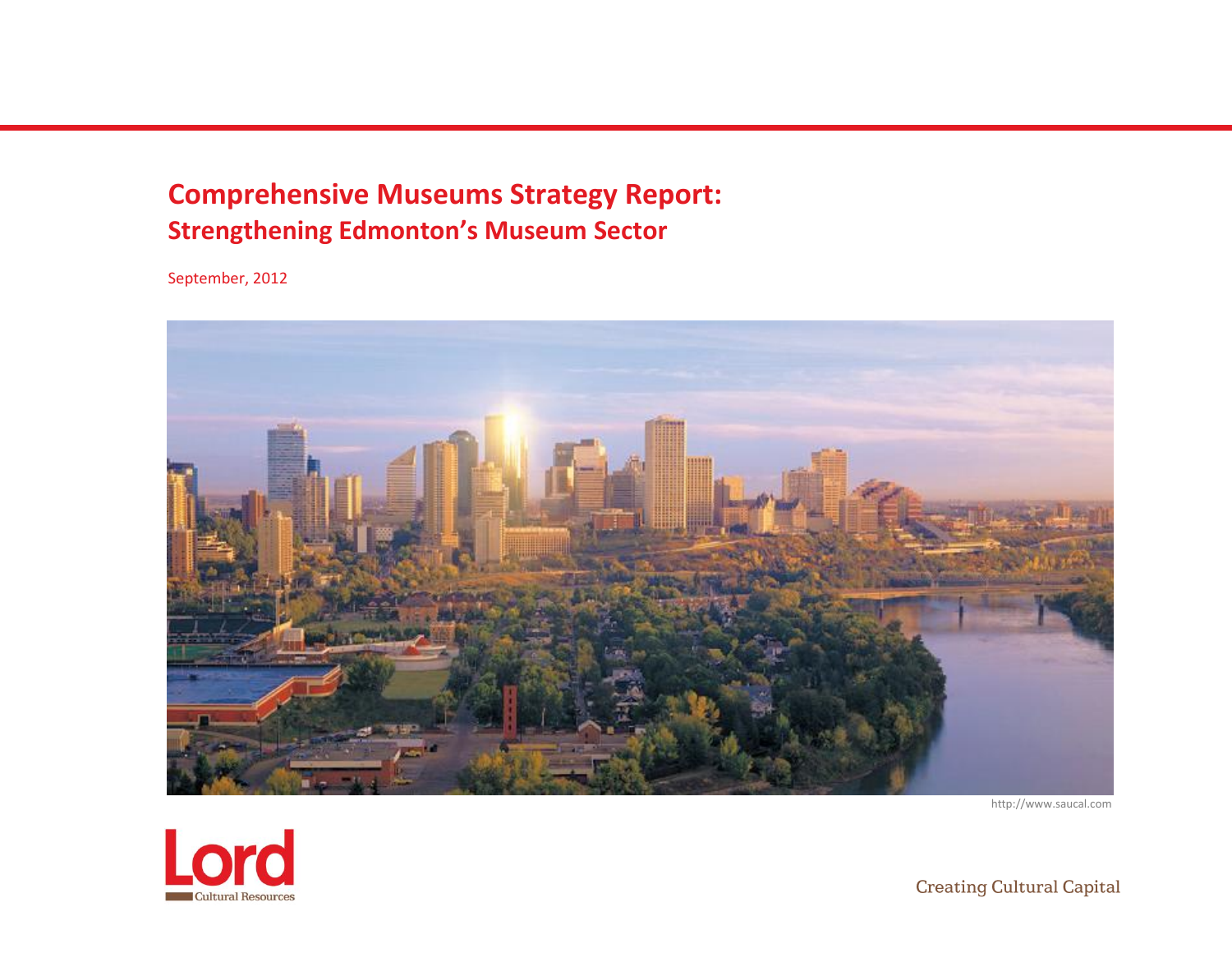## **Table of Contents**

| 2. Consultation Process and Museum Sector Needs 4                       |  |
|-------------------------------------------------------------------------|--|
|                                                                         |  |
|                                                                         |  |
|                                                                         |  |
| 3. Strategic Direction, Key Initiatives and Implementation Strategy  16 |  |
|                                                                         |  |
|                                                                         |  |
|                                                                         |  |
|                                                                         |  |

|--|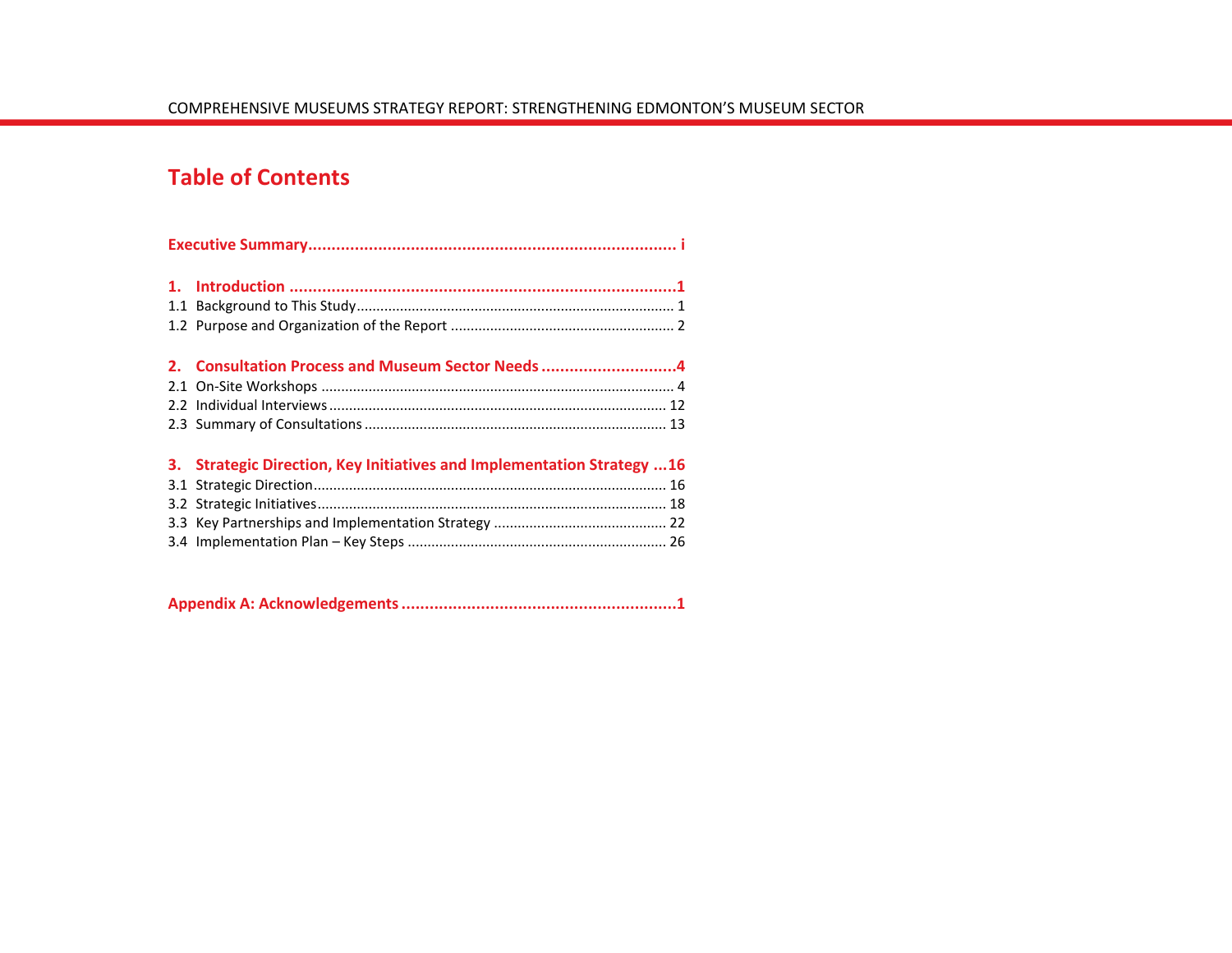## <span id="page-2-0"></span>**Executive Summary**

This Comprehensive Museums Strategy Report is the result of extensive research and consultations with groups and individuals involved in the museum, heritage and cultural sector in the City of Edmonton and region. The goal of the report is to create an implementable strategy that will strengthen the city's many community museums in terms of professional standards, programming, market-readiness and sustainability.

The research and consultations revealed a number of key issues in Edmonton's museum sector:

- **Survival and stability** many are small, day-to-day  $\bullet$ operations with few or no professional staff and uncertain financial futures;
- **Silos** museums tend to connect only with museums of similar size, special interest or ethnicity;
- **Stratification**  there is a hierarchy of institutions in Edmonton according to size, stability and access to resources;
- **Communication**  lack of communication between the museums is a major issue in the city;

**Image or visibility** – community museum leaders believe they suffer from a lack of visibility which extends to the whole heritage sector.

To meet these needs, a series of initiatives organized under the following three general headings is required:

- **Communications and Information**, under which initiatives such as enhanced marketing or advocacy are classified;
- **Interpretation, Programming and Research**, which would include initiatives such as a citywide interpretive plan to "slot in" the various museums in the big picture of Edmonton's heritage and reveal the gaps, among other initiatives;
- And **Training and Professional Development**, to assist the community museums to meet standards and improve market-readiness.

A detailed series of initiatives, organized by priority within each of these broad classifications, is found in Chapter 3.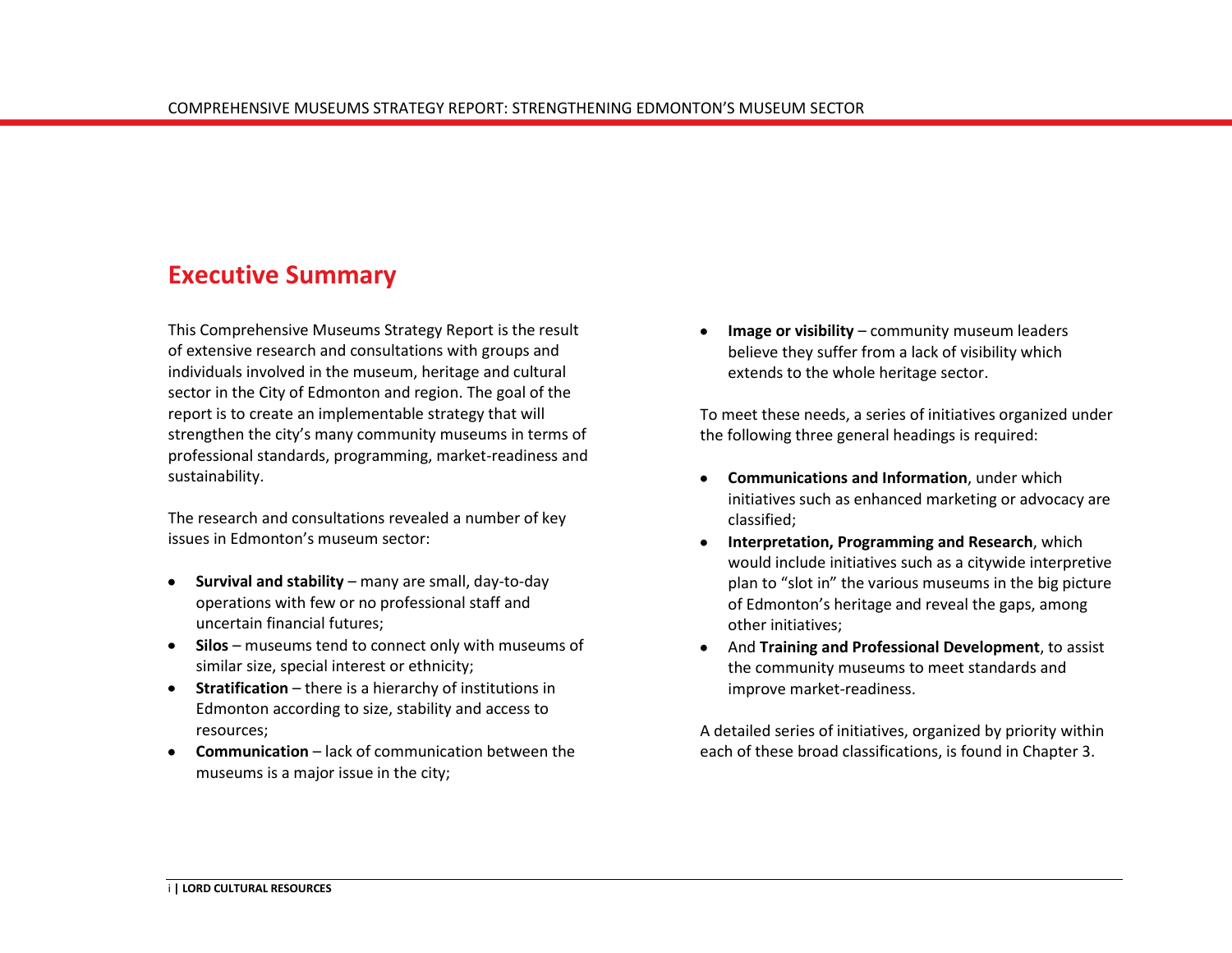To implement the strategy, we recommend that the Edmonton Heritage Council lead and oversee the development of an **"Edmonton Museums Network"**, which would ideally be linked together with a City-funded sustainability plan for the museums. This is the very successful model undertaken in Ottawa, where a network of 10 community museums has improved the museums' public offerings and financial sustainability by a measurable degree. Details are provided in Chapter 3, along with an implementation schedule to guide the initial steps in implementing the strategy.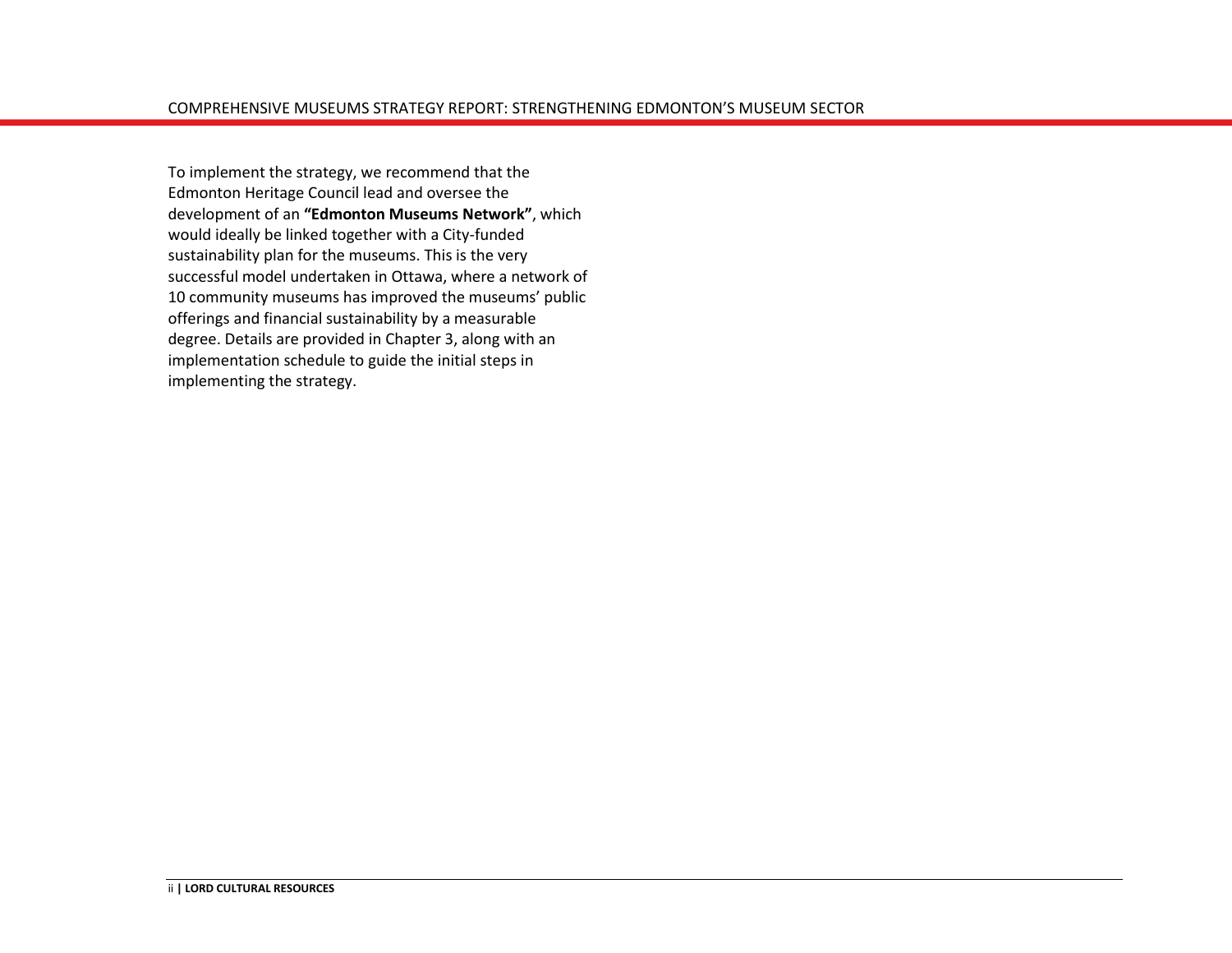## <span id="page-4-0"></span>**1. Introduction**

### <span id="page-4-1"></span>**1.1 Background to This Study**

The City of Edmonton is one of Canada's fastest-growing big cities. As the capital of the Province of Alberta and one of the most diverse places in Western Canada, the city is home to numerous provincial institutions and agencies. It has a well-developed cultural infrastructure, with numerous museums, galleries, festivals and cultural institutions, and is becoming known for its arts and culture throughout Canada.

Given the growing importance of culture in Edmonton, the Edmonton Arts Council was commissioned by the City of Edmonton to develop a cultural master plan. Completed in 2008, *The Art of Living: A Plan for Securing the Future of Arts and Heritage in the City of Edmonton* lays out the state of culture in the city and makes several recommendations for leveraging and developing culture for the benefit of all citizens.

The Edmonton Heritage Council (EHC) emerged from that plan. A relatively new organization, the Heritage Council is charged with representing the heritage community in the city and increasing residents' awareness of their heritage endowment. No less importantly, the EHC is also intended to be a voice for heritage advocacy and for local heritage organizations. A public non-profit organization, the EHC has a significant funding relationship with the City of Edmonton.

In early 2012 the EHC in conjunction with the City of Edmonton asked Lord Cultural Resources to assist in achieving two of the immediate tasks given to the EHC in Recommendations #9 and #10 in *The Art of Living* document:

- A comprehensive museums strategy for the City's many museum institutions;
- And the development of a strategy for a new City of Edmonton museum.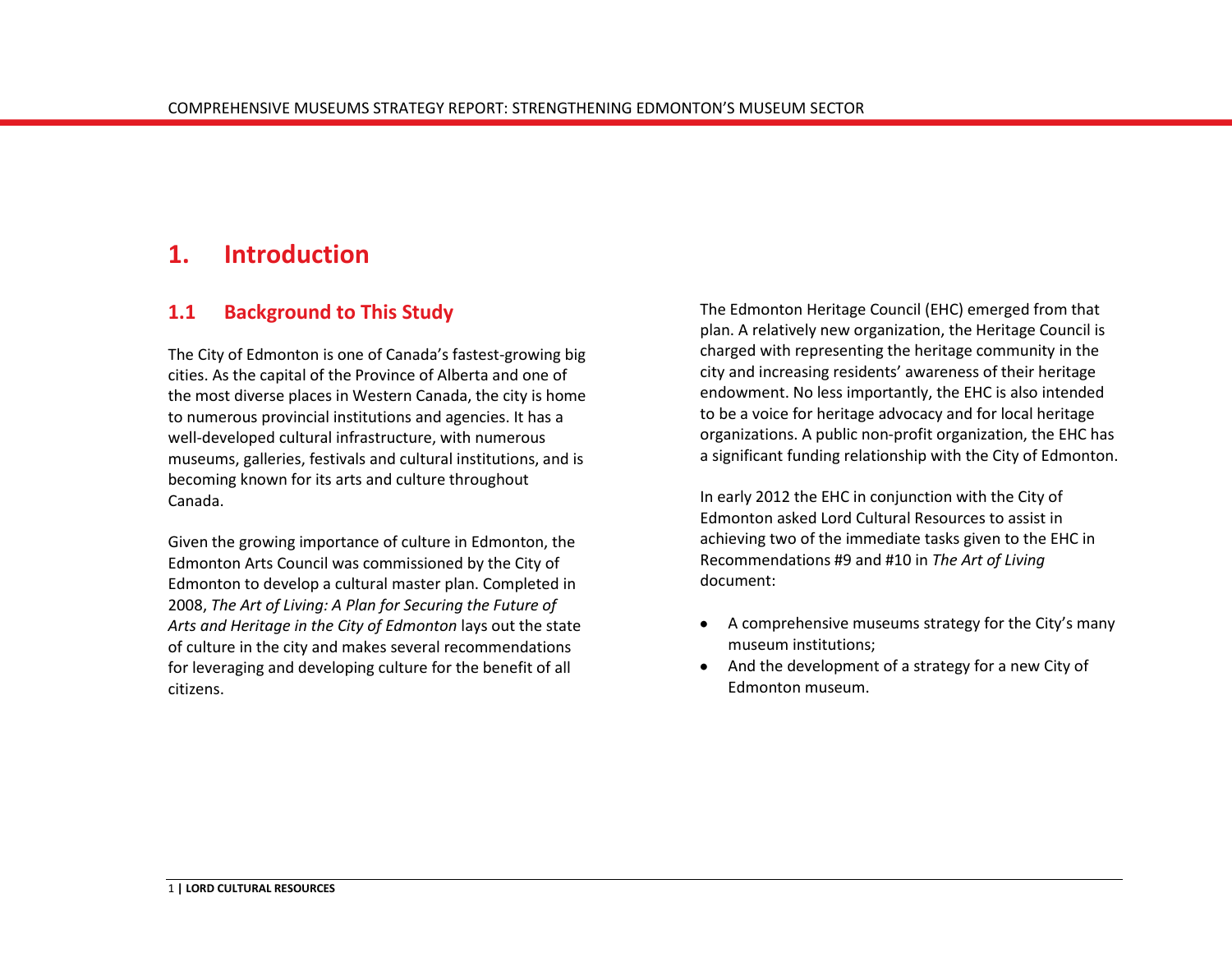The City's interest lies in ensuring its heritage resources are professional, sustainable operations and are capable of being leveraged for tourism, resident quality of life and other important purposes. While the emphasis in this study is to be placed on the proposed City Museum Strategy, these two main planning projects cannot be done in isolation. They are obviously interrelated and codependent, and this Comprehensive Museums Strategy builds on the work done for the City Museum project as well as the work completed specifically for the museums strategy. The outcome of this work will have a significant impact on the future effectiveness and sustainability of the many community museums in Edmonton.

### <span id="page-5-0"></span>**1.2 Purpose and Organization of the Report**

Our process looked at the context for Edmonton's community museums (the Alberta Museums Association reports that 27 are registered as members and 14 are AMAaccredited). Background research, on-site work in Edmonton, and a series of individual interviews comprised the work on which the Museum Sector Needs Summary Report was based, and which in turn is the basis for the strategy that is presented here. That process explored the status and needs of this museum sector, and identified the role of the City of Edmonton, the Edmonton Heritage Council and the proposed City Museum in shaping such a strategy to develop and sustain the museum sector.

This report is the result of that work plus additional consultation and an on-line survey conducted since that time. The report is organized as follows:

- This **Introduction**;
- **Chapter 2**, a summary of the **Consultation Process** and **Museum Sector Needs**;
- And finally our recommended **Strategic Directions, Key**   $\bullet$ **Initiatives and an Implementation Strategy** appears in **Chapter 3**.

Along with our companion volumes outlining a plan for a new City Museum, this final Comprehensive Museums Strategy report represents the close-out to this process, outlined in diagrammatic form below: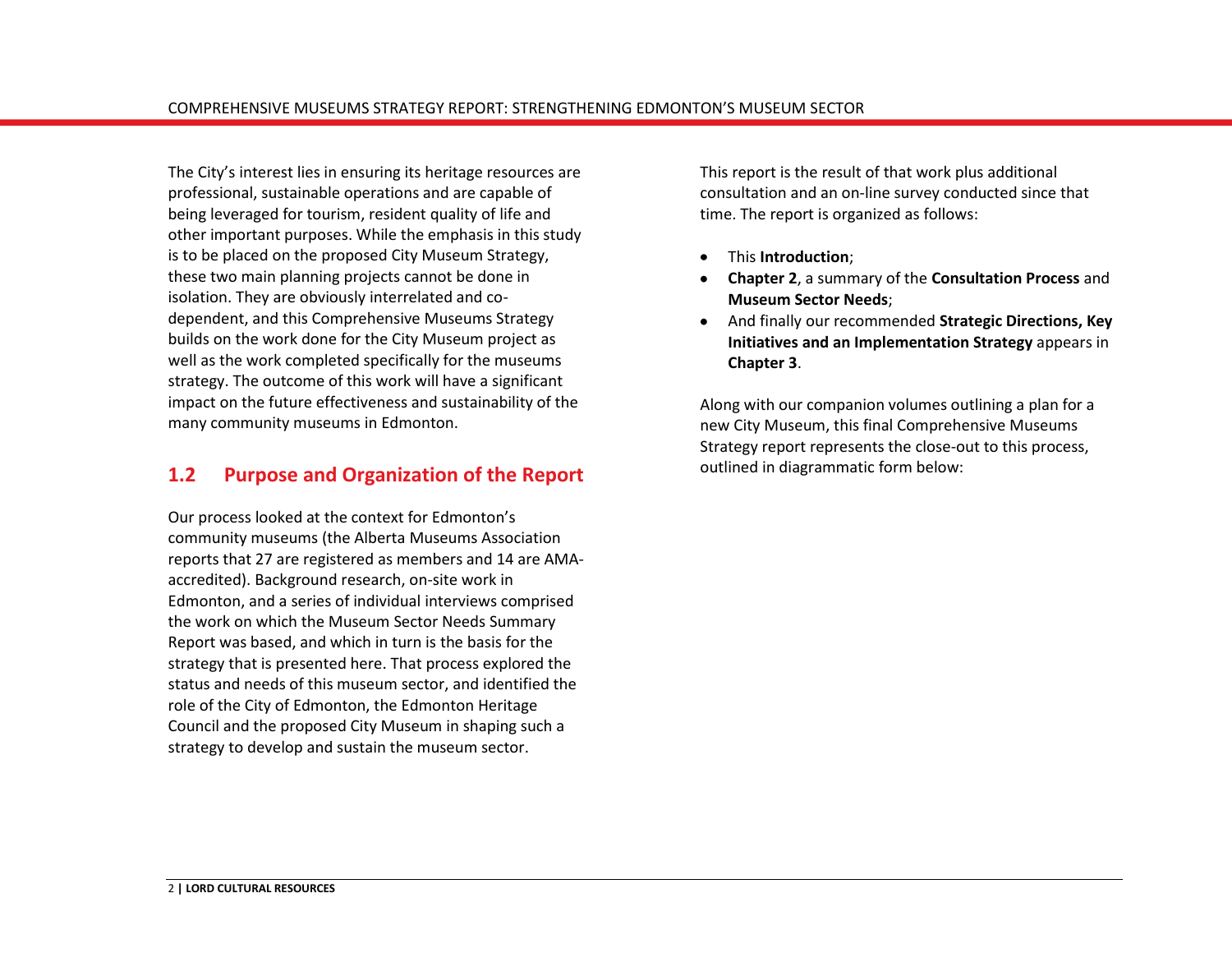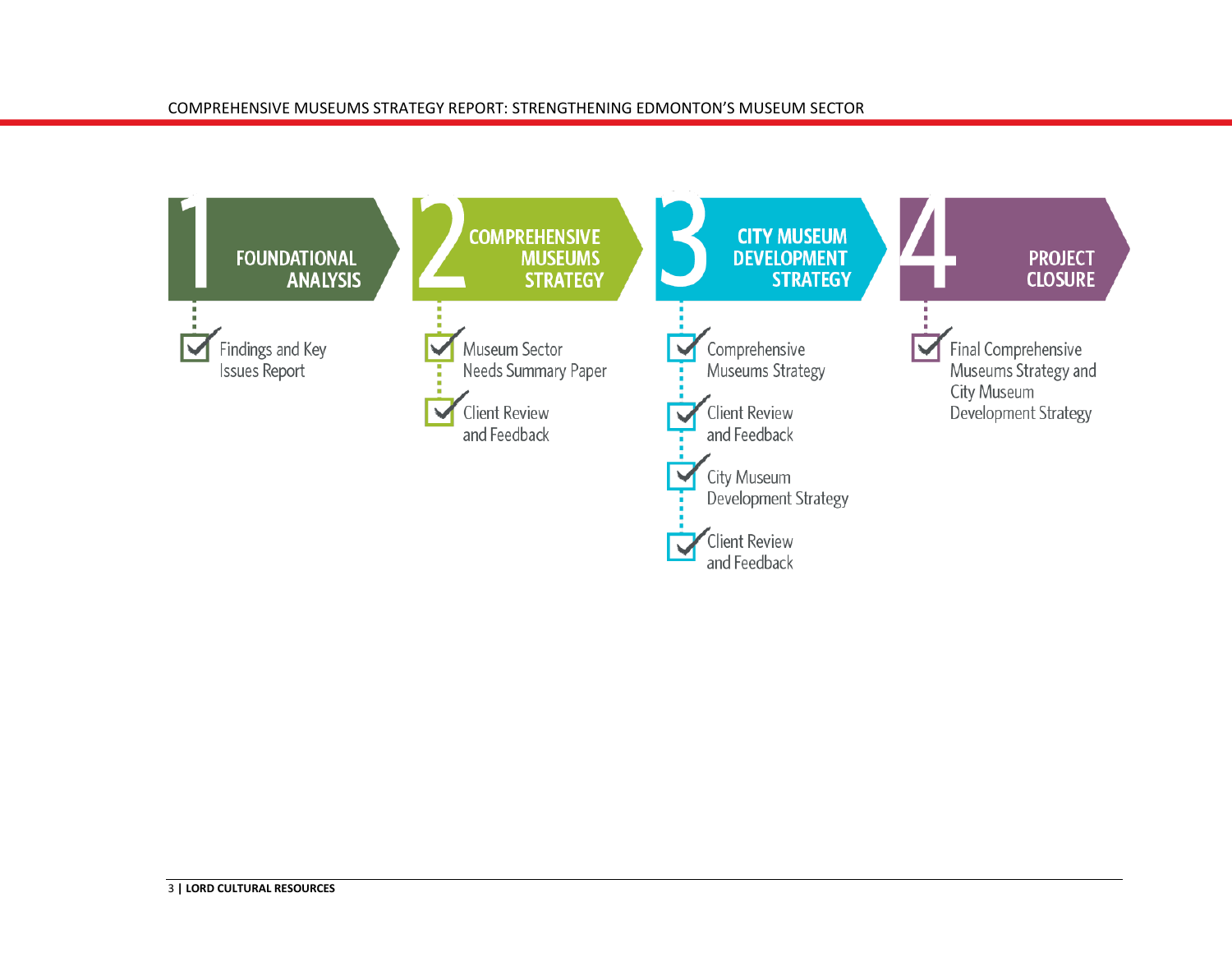## <span id="page-7-0"></span>**2. Consultation Process and Museum Sector Needs**

This chapter provides a complete summary of the consultation process, beginning with the workshops conducted in Edmonton in early May 2012 and then proceeding to the individual interviews conducted for this process, leading to a summary of museum sector needs that informs the top-line priorities and the strategic initiatives in the next chapter.

## <span id="page-7-1"></span>**2.1 On-Site Workshops**

In early May, 2012, three half-day workshops were held with invited museums representatives, as follows:

| <b>WORKSHOP A</b>         | <b>WORKSHOP B</b>    | <b>WORKSHOP C</b>     |
|---------------------------|----------------------|-----------------------|
| Chris Ashdown             | <b>Terry Allison</b> | Catherine             |
| Paul Collis               | Herb Dixon           | Mihajlovich           |
| Kathryn Ivany             | Joan Fitzpatrick     | <b>Monica Roberts</b> |
| Rod MacLeod               | Joanne White         | <b>Bill Tracy</b>     |
| Lorraine                  | <b>Bert Yeudall</b>  |                       |
| Mychajlunow               |                      |                       |
| <b>Constance Scarlett</b> |                      |                       |

The workshops were followed by a series of targeted interviews with City Councillors, City staff, representatives of the Art Gallery of Alberta and the University of Alberta Museums, and individuals knowledgeable about the history and heritage of Edmonton and its museum sector.

A number of key questions informed the discussion:

- What are **existing partnerships** that could strengthen Edmonton's museum landscape and infrastructure?
- What **opportunities are there for collaboration** across Edmonton's existing museum organizations?
- What are **current gaps in existing museum support**  $\bullet$ (e.g. from City of Edmonton or Province of Alberta) that affect your museum's ability to function effectively and more fully engage the public?
- What **role might a city museum play** in Edmonton's museum sector?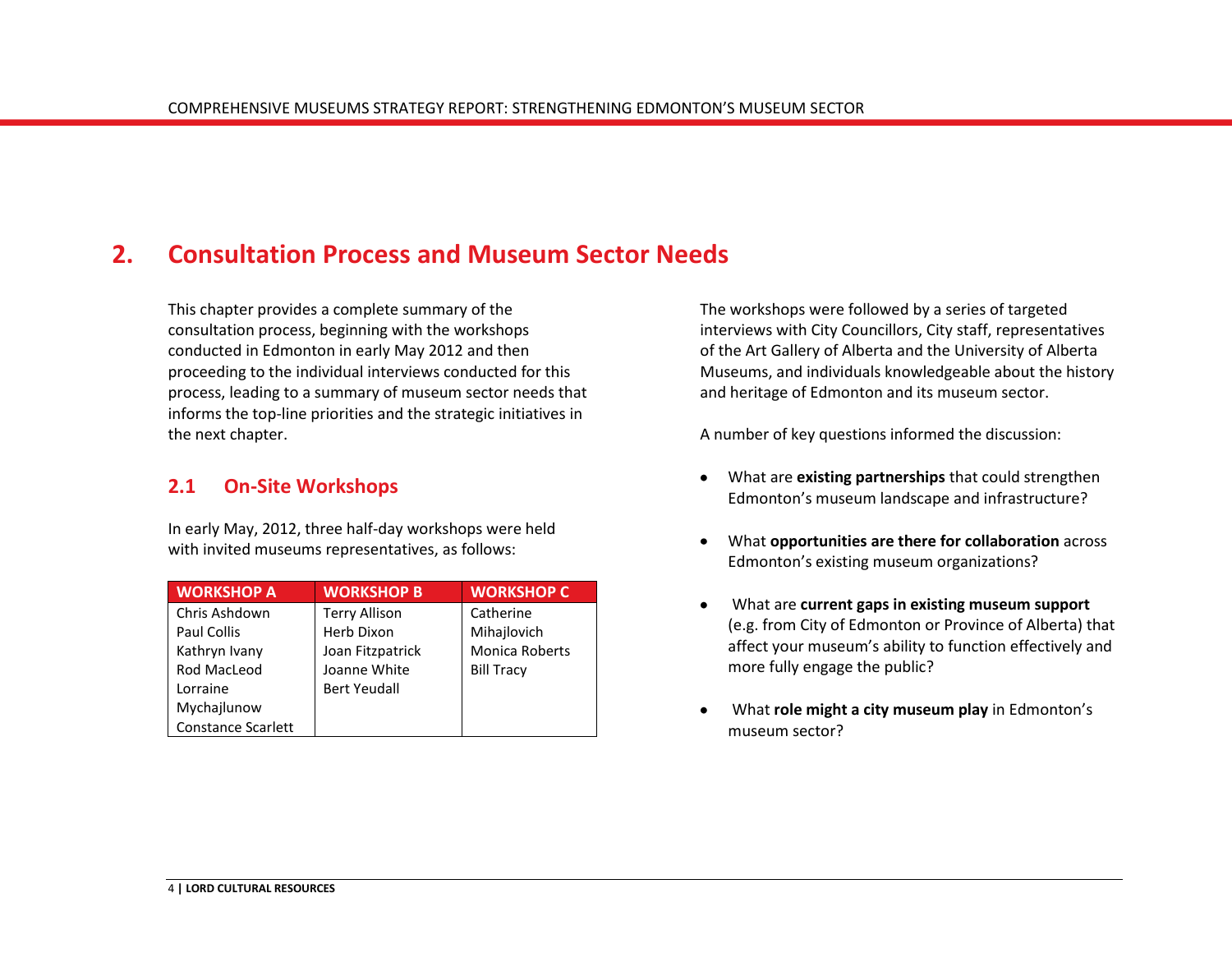Where the largest museums are functioning well in the current milieu and are in a position to consistently offer services and resources, smaller institutions are struggling. This chapter reviews the most pressing needs of the Edmonton museum sector based on our consultation process.

The matrix on the next four pages tabulates the issues, information and solutions brought forward in the workshops and interviews.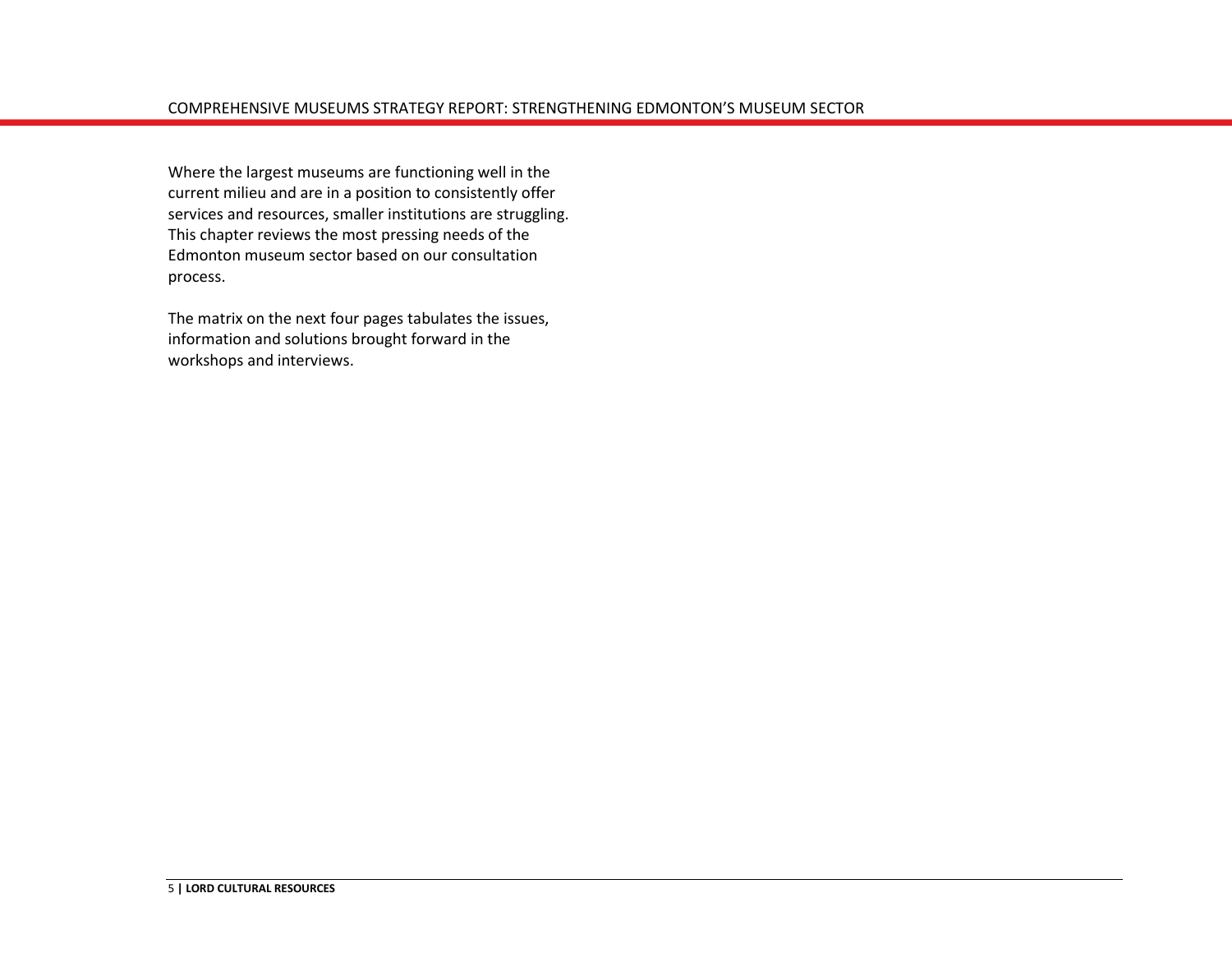## **MUSEUM SECTOR NEEDS MATRIX**

|                                                                             | <b>Current Situation</b>                                                                                                        | <b>What's needed</b>                                                                              | <b>Partners</b>                                                                                                         | Sponsorship               | <b>PROS</b>                                                                                    | <b>CONS</b>                                                                                             |
|-----------------------------------------------------------------------------|---------------------------------------------------------------------------------------------------------------------------------|---------------------------------------------------------------------------------------------------|-------------------------------------------------------------------------------------------------------------------------|---------------------------|------------------------------------------------------------------------------------------------|---------------------------------------------------------------------------------------------------------|
| <b>Funding Stability</b>                                                    | Funding tends to be<br>year to year, very basic,<br>must do extensive<br>fundraising,<br>competitive                            | Stable year to year<br>funding that meets<br>basic needs                                          | Larger museums have<br>good partnerships with<br>Province and City -<br>smaller museums need<br>to speak with one voice | Province or City?<br>EHC? | Knowing funding base<br>for a few years ahead<br>would allow programs to<br>build on successes | Funding pool is not<br>elastic - no "room" to<br>add new players -<br>unequal status of<br>institutions |
| <b>Rent and Taxes</b>                                                       | Some museums are<br>paying rent and/or<br>property tax to<br>governments                                                        | Ways to "forgive" these<br>costs such as rebates                                                  | Need to speak with one<br>voice to City                                                                                 | City                      | Better relationship with<br>the municipal<br>government                                        |                                                                                                         |
| Grant access -<br>other program<br>access                                   | Grant writing is time<br>consuming, costly,<br>needs skills. Museums<br>don't have matching<br>cash.                            | <b>More streamlined grant</b><br>access, eliminate need<br>for matching cash                      | Need to speak with one<br>voice to City                                                                                 | City                      | More even-handed<br>approach to funding<br>heritage projects                                   | Grant programs are still<br>less viable than fully<br>funded base budget<br>programs                    |
| <b>Internal Standards</b><br>- Policies and<br><b>Procedures</b>            | Each museum sets its<br>own, but follow<br>professional guidelines<br>- reviewing and revising<br>takes resources and<br>skills | Could be more<br>coordinated approach<br>to setting policies and<br>doing reviews<br>periodically | AMA could assist                                                                                                        | AMA                       | Museums reassured that<br>their policies are<br>effective                                      | Concern re autonomy                                                                                     |
| <b>Meeting External</b><br><b>Standards - AMA</b><br>Recognition<br>Program | Not all Edmonton<br>museums are<br>"Recognized" museums<br>due to time, cost, and<br>requirements                               | <b>Support for entry-level</b><br>and grass-roots<br>museums and<br>organizations                 | AMA is reviewing its<br>program - smaller<br>museums need to have<br>input                                              | AMA                       | Reduce sense of have<br>and have-not museums<br>within the sector                              | Time commitment and<br>learning curve for<br>smaller museums to<br>achieve recognition is<br>still high |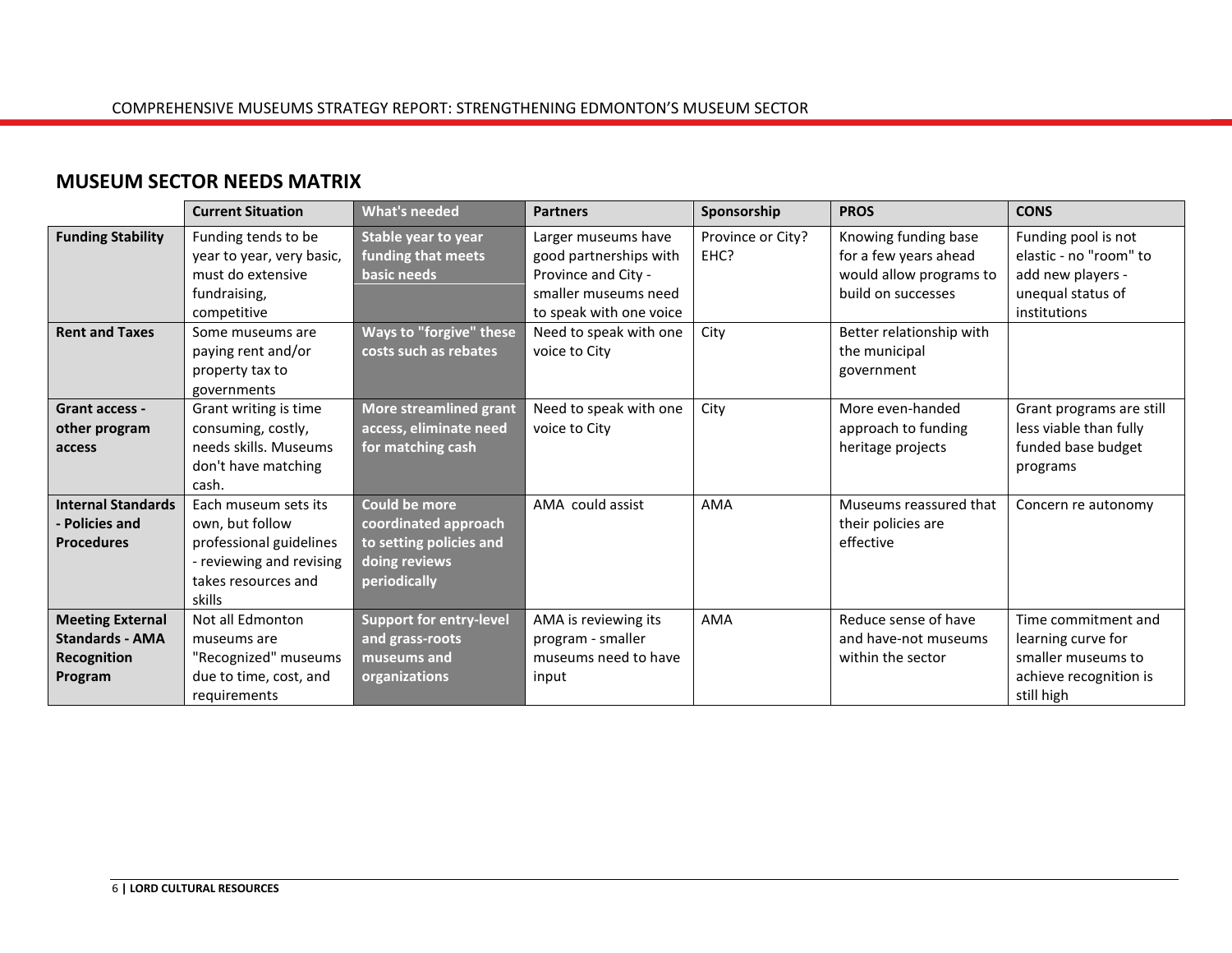|                                                                                        | <b>Current Situation</b>                               | <b>What's needed</b>                                                                   | <b>Partners</b>                                                               | Sponsorship                                                                                    | <b>PROS</b>                                                                                        | <b>CONS</b>                                                 |
|----------------------------------------------------------------------------------------|--------------------------------------------------------|----------------------------------------------------------------------------------------|-------------------------------------------------------------------------------|------------------------------------------------------------------------------------------------|----------------------------------------------------------------------------------------------------|-------------------------------------------------------------|
| <b>Meeting External</b><br>Standards -<br>Industry, firearm<br>safety standards<br>etc | Learning curve for<br>museums                          | <b>Share expertise</b>                                                                 | Museum network could<br>help form smaller<br>interest/information<br>networks | N/A                                                                                            | Assist other museums to<br>deal correctly with<br>specialized standards<br>requirements            | Still a commitment each<br>individual museum has<br>to meet |
| <b>Help with</b><br><b>Branding -</b><br>coordinating<br>branding                      | Some museums do little<br>or no directed branding      | <b>Overall branding</b><br>strategy in which each<br>museum can find a<br>place        | Museum network could<br>help with overall<br>strategy                         | AMA or City, EHC<br>lead                                                                       | Enhance the unique<br>image and "brand" of<br>each museum by<br>differentiating from all<br>others | Concern re loss of<br>autonomy                              |
| Administration<br>and management<br>costs                                              | Museums all have<br>similar needs and issues           | <b>Identify where some</b><br>activities and cost could<br>be centralized or<br>shared | All museums should<br>take part in overall<br>study                           | EHC lead on<br>studying needs                                                                  | Reduce costs through<br>critical mass                                                              | Concern re loss of<br>autonomy, adding<br>bureaucracy       |
| <b>Admission</b><br>charges vs.<br>donation -<br>standardize<br>strategy               | Each museum decides<br>own strategy and<br>charges     | <b>Overall admission</b><br>strategy in which each<br>museum could fit                 | Museum network could<br>help with overall<br>strategy                         | EHC lead on<br>studying needs                                                                  | Reduce confusion for the<br>visitor, even the playing<br>field                                     | Concern re loss of<br>autonomy                              |
| <b>Building</b><br>operations and<br>maintenance                                       | Museums all have<br>similar needs and issues           | <b>Identify where some</b><br>activities and cost could<br>be centralized or<br>shared | All museums should<br>take part in overall<br>study                           | EHC lead on<br>studying needs                                                                  | Encourage dealing with<br>maintenance in a timely<br>way                                           | Ensuring immediate<br>response to<br>maintenance needs      |
| <b>Meetings and</b><br><b>Conferences -</b><br>costs                                   | Attendance limited by<br>costs, time away from<br>work | <b>Local meetings where</b><br>possible, grant help for<br>further away                | AMA, local networks                                                           | Federal and<br>Provincial grants<br>through AMA,<br>local meetings<br>sponsored by<br>City/EHC | More interaction with<br>colleagues, better<br>information flow                                    | Taking time away from<br>work for meetings                  |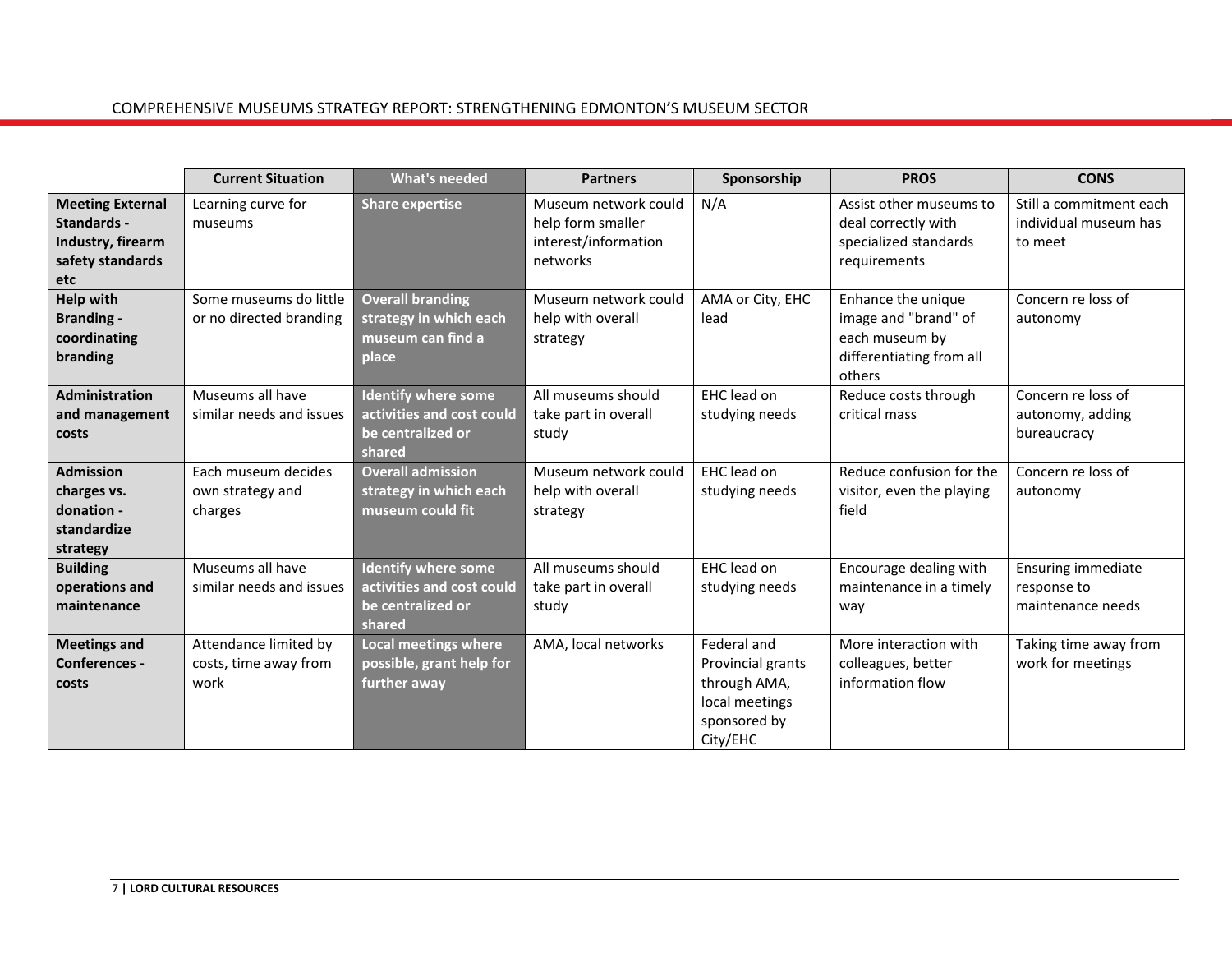|                                                                                                                                  | <b>Current Situation</b>                                                               | <b>What's needed</b>                                                                                                   | <b>Partners</b>                                                                                                                                        | Sponsorship                   | <b>PROS</b>                                                                                                                                     | <b>CONS</b>                                                        |
|----------------------------------------------------------------------------------------------------------------------------------|----------------------------------------------------------------------------------------|------------------------------------------------------------------------------------------------------------------------|--------------------------------------------------------------------------------------------------------------------------------------------------------|-------------------------------|-------------------------------------------------------------------------------------------------------------------------------------------------|--------------------------------------------------------------------|
| Staffing -<br>professional                                                                                                       | Smaller museum lack<br>professional staff -<br>mid-size may lack<br>certain expertise  | <b>Identify where</b><br>professional staff input<br>is needed - could be<br>shared contracts                          | All museums should<br>take part in overall<br>study                                                                                                    | EHC lead on<br>studying needs | Improve ability to deal<br>with complex issues and<br>activities                                                                                | May require additional<br>funding                                  |
| Staffing - ticketing,<br>staying open                                                                                            | Basic staff/volunteer<br>level is to open doors,<br>take tickets                       | <b>Identify the basic level</b><br>of costs for being open<br>to the public                                            | All museums should<br>take part in overall<br>study                                                                                                    | EHC lead on<br>studying needs | Increase awareness of<br>what it costs to deliver<br>heritage                                                                                   | May require additional<br>funding                                  |
| <b>Staffing by</b><br><b>Volunteers</b>                                                                                          | Many museums rely on<br>volunteers, the pool<br>may be decreasing                      | Identify opportunities,<br>gaps and challenges in<br>attracting and keeping<br>volunteers                              | All museums should<br>take part in overall<br>study                                                                                                    | EHC lead on<br>studying needs | Enhance ability to attract<br>and keep volunteers                                                                                               | May require additional<br>funding                                  |
| <b>Collections -</b><br><b>Storage</b>                                                                                           | Many museums max<br>out on collection<br>storage space                                 | <b>Identify where</b><br>deaccessioning and<br>inventory programs<br>and shared storage<br>opportunities could<br>help | Provincial Archives -<br>storage for smaller<br>archives<br>Museum and archives<br>partners TBD for<br>specialized storage or<br>a regional repository | City or Province?             | Thinking regionally could<br>result in overall cost<br>savings, better quality of<br>facilities                                                 | Centralized storage<br>means travel and moving<br>artifacts around |
| <b>Collections -</b><br>Specialized                                                                                              | Specialized collections<br>offer big challenges -<br>space, expertise,<br>conservation | <b>Writing collection</b><br>plans to identify which<br>museums have which<br>collection challenges<br>and resources   | Museums could<br>partner in specialized<br>storage for firearms,<br>vehicles, etc or<br>contracting a specialist<br>conservator                        | City or Province?             | Knowing more about<br>specialized collections<br>contents and needs<br>could prevent duplicate<br>collecting, help with<br>preservation efforts | Concerns re autonomy,<br>uniqueness of collections                 |
| <b>Collections</b><br><b>Documentation -</b><br>digitizing,<br>databases, digital<br>storage, on-line<br>access, tech<br>support | Unequal resources and<br>results - cost of<br>keeping up<br>documentation              | <b>Shared strategies? Can</b><br>established museums<br>show leadership?                                               | Museums could share<br>tech support<br>contracts, digital<br>storage etc                                                                               | City - EHC could<br>lead      | Could be cost savings on<br>licensing, upgrades, tech<br>support etc                                                                            | Museums may be<br>committed to their own<br>systems                |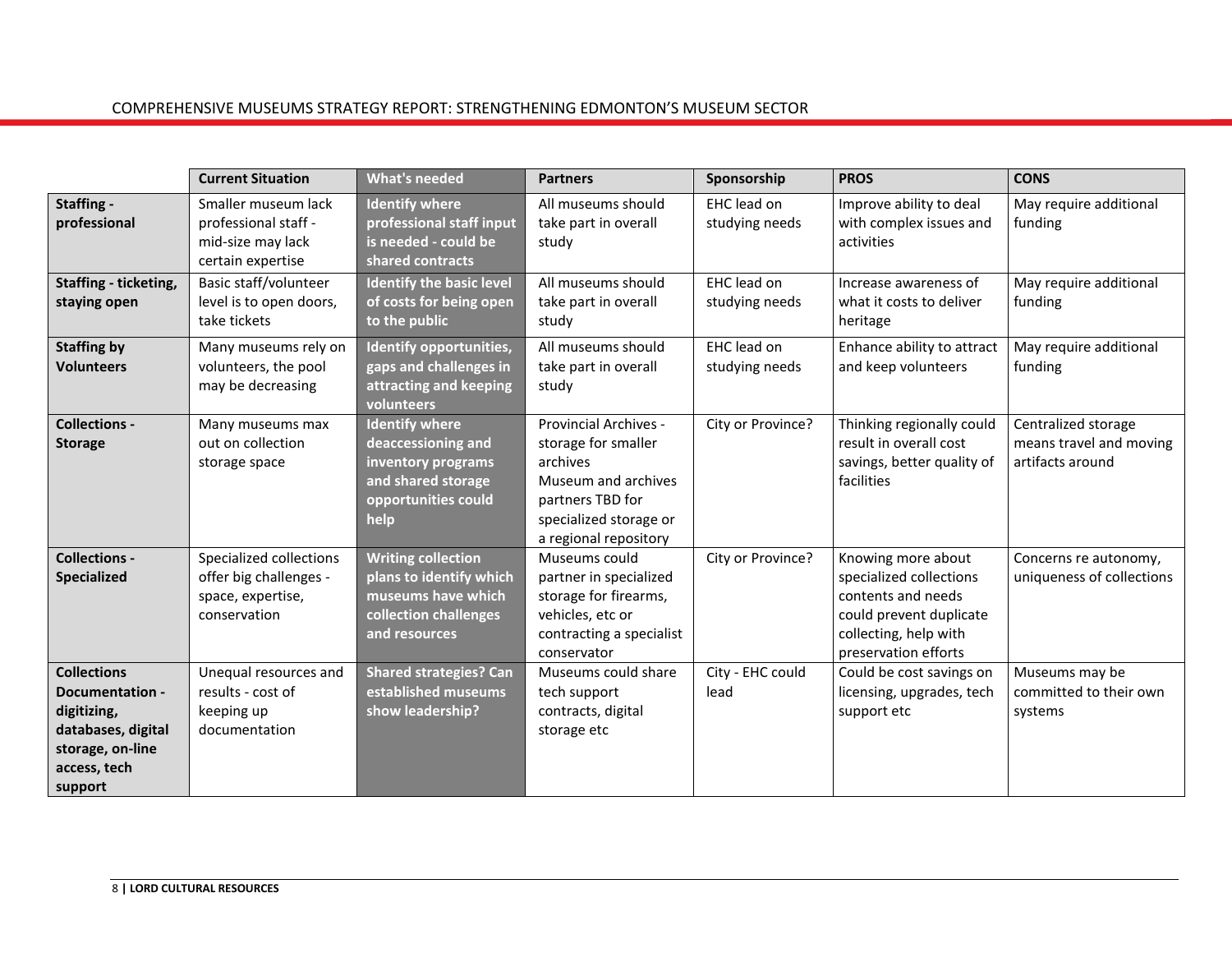|                                                                                                | <b>Current Situation</b>                                                                                                  | <b>What's needed</b>                                                                                               | <b>Partners</b>                                                                                                         | Sponsorship                                                                            | <b>PROS</b>                                                                                                                     | <b>CONS</b>                                                                                  |
|------------------------------------------------------------------------------------------------|---------------------------------------------------------------------------------------------------------------------------|--------------------------------------------------------------------------------------------------------------------|-------------------------------------------------------------------------------------------------------------------------|----------------------------------------------------------------------------------------|---------------------------------------------------------------------------------------------------------------------------------|----------------------------------------------------------------------------------------------|
| Website<br>development and<br>maintenance                                                      | Uneven quality - cost<br>and expertise to build<br>and maintain websites                                                  | <b>Shared strategies?</b><br>Some museums have<br>done extremely well,<br>could share how-to's.                    | Museums could share<br>info and contracts on<br>consultant, tech<br>support, quality<br>control, internal inputs<br>etc | City - EHC could<br>lead                                                               | Could be cost savings<br>and overall improvement<br>in quality and ease of<br>website upkeep                                    | Want to maintain<br>uniqueness of own<br>website                                             |
| <b>Communications -</b><br>marketing                                                           | Museums do own<br>marketing, costly and<br>unequal quality,<br>competitive                                                | <b>Share costs and market</b><br>each other                                                                        | Museums could have<br>joint marketing<br>strategies, City could<br>provide budget for<br>joint products                 | City-EHC or local<br>museum network<br>lead                                            | Joint marketing products<br>could be more widely<br>circulated, provide<br>higher levels of quality                             | Museums would<br>probably need their own<br>unique products in<br>addition to joint products |
| <b>Communications</b><br><b>Between Museums</b><br>- Information and<br><b>Problem Solving</b> | Communications tend<br>to be informal - people<br>talk to people they<br>already know                                     | info sharing or info<br>clearing house - esp. re<br>programming and<br>events - newsletter,<br>website             | <b>AMA</b> communications<br>tend to be about<br>grants, conferences,<br>training                                       | City-EHC or local<br>museum network<br>lead                                            | Ability to inform visitors<br>of other attractions<br>Ability to call others for<br>help                                        | Another time<br>commitment for upkeep                                                        |
| <b>Building</b><br><b>Awareness and</b><br><b>Visibility</b>                                   | Small museums feel<br>"invisible" to<br>communities and<br>governments<br>Large museums lobby<br>effectively on their own | Raise awareness,<br>image, speak with<br>collective voice to the<br><b>Province and the</b><br><b>Municipality</b> | A possible role for the<br>EHC.                                                                                         | Cannot be<br>government-led<br>but could be<br>spearheaded by<br>the larger<br>museums | More awareness of the<br>entire heritage<br>community and the job<br>they are doing, the<br>resources they put in<br>themselves | Another time<br>commitment, lack of<br>resources and skills                                  |
| <b>Coordinated Yearly</b><br><b>Calendar for</b><br><b>Programs and</b><br><b>Events</b>       | Museums set up their<br>programs in isolation,<br>repeat old programs                                                     | <b>Need to share ideas</b><br>before yearly programs<br>are set, have central<br>calendar somewhere                | Ideally all museums<br>would use it in some<br>way                                                                      | EHC could act as<br>central calendar<br>holder                                         | Avoid duplication and<br>overlap, or provide<br>alternatives when<br>popular programs are<br>often fully booked                 | Museums want to be<br>free to set their own<br>yearly programs and<br>timing                 |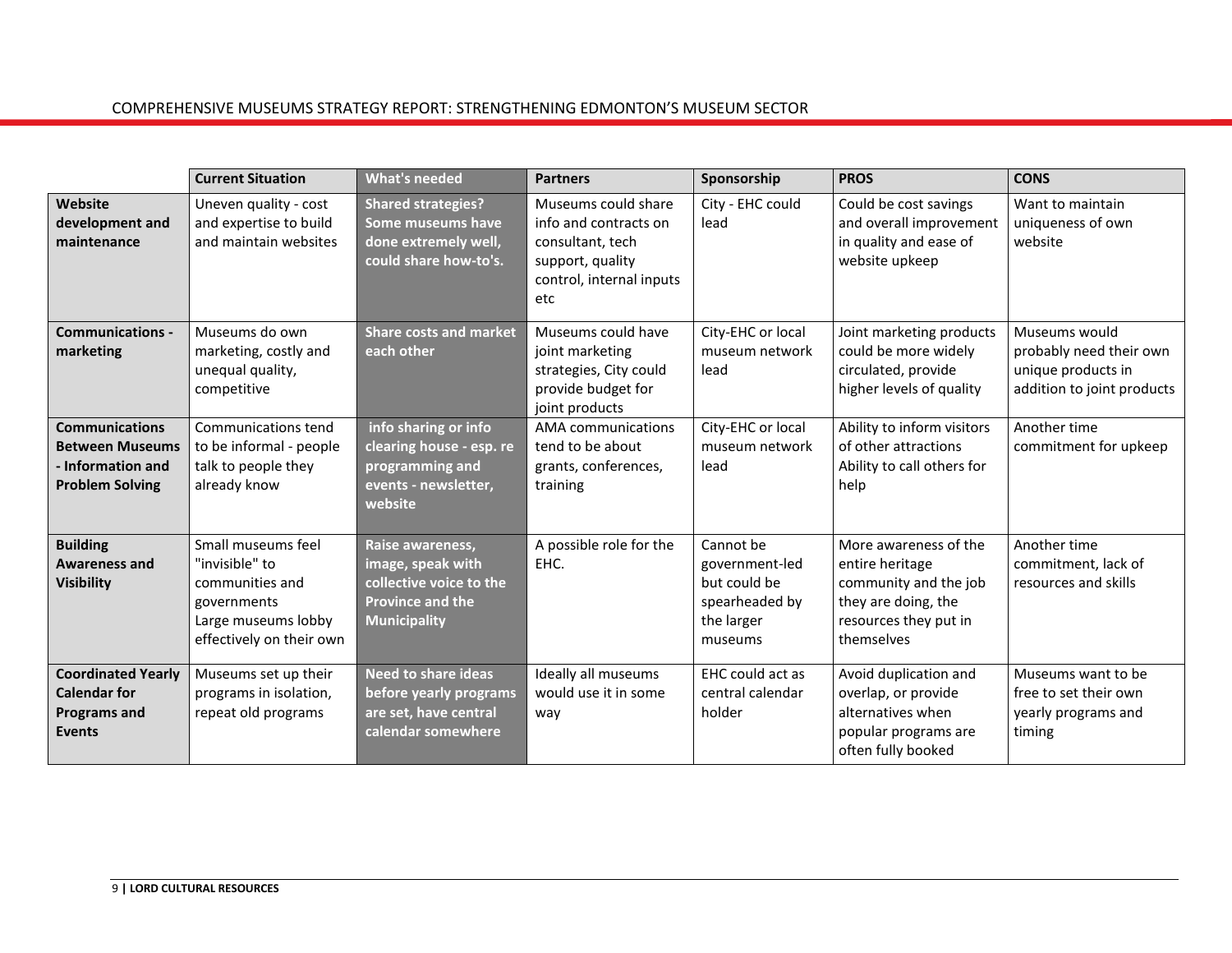|                                                                                                                                    | <b>Current Situation</b>                                                                                                         | <b>What's needed</b>                                                                                                                            | <b>Partners</b>                                                                                                                                                     | Sponsorship                                                                                        | <b>PROS</b>                                                                                                                   | <b>CONS</b>                                                                                         |
|------------------------------------------------------------------------------------------------------------------------------------|----------------------------------------------------------------------------------------------------------------------------------|-------------------------------------------------------------------------------------------------------------------------------------------------|---------------------------------------------------------------------------------------------------------------------------------------------------------------------|----------------------------------------------------------------------------------------------------|-------------------------------------------------------------------------------------------------------------------------------|-----------------------------------------------------------------------------------------------------|
| Shared or joint<br>programming -<br>school tours,<br>interest groups,<br><b>Edmonton History</b><br>Week                           | Generally museums<br>run and fund their own<br>programs - much<br>duplication of effort                                          | A Partner does admin<br>and logistics, museums<br>supply the content,<br>host at their site                                                     | The Leg - Schools<br>Program<br>City Hall Schools<br>Program<br><b>Edmonton History</b><br>Society<br>Loyal Edmonton<br><b>Regiment Museum</b><br>/Archives Program | The Legislature<br>City Hall<br>Edmonton<br><b>Historical Society</b><br>Inquiring Minds -<br>RAM? | Has been successful<br>with different initiatives<br>- central program<br>administration takes<br>burden off small<br>museums | Costs include insurance,<br>security for kids<br>programs, having staff<br>and volunteers available |
| Coordinated<br>interpretation -<br>reduce overlap                                                                                  | Museums decide on<br>own interpretative<br>themes, in isolation,<br>lack of awareness of<br>similar exhibits                     | Independent review of<br>what each museum's<br>stories are and where<br>they fit in an overall<br>framework, identify<br>gaps and opportunities | Museums may choose<br>to adapt their<br>interpretation to fit into<br>overall framework                                                                             | City - EHC lead                                                                                    | Avoid duplication and<br>overlap, museums<br>become more unique,<br>stories can be<br>strengthened and<br>expanded            | Goes against valued<br>sense of independence<br>and autonomy                                        |
| Sharing expertise -<br>specialized<br>collections and<br>knowledge                                                                 | Curators, collectors,<br>dealers develop<br>specialized knowledge<br>based on their own<br>collections, but not<br>widely shared | <b>Share information</b><br>about who has<br>expertise in what area<br>and can be called for<br>advice                                          | All museums and<br>archives could<br>participate plus<br>collectors, hobbyists,<br>dealers, etc                                                                     | City-EHC or local<br>museum network<br>lead                                                        | Could be a simple list<br>addition to an<br>information clearing<br>house                                                     | Would require regular<br>upkeep and tracking to<br>see if useful (track hits<br>on the website?)    |
| Sharing "content" -<br>loan artifacts,<br>share archival<br>resources for<br>interpretation,<br>sometimes<br>exchange<br>materials | Museums and archives<br>share informally now                                                                                     | Can be strengthened<br>by knowing each other<br>better                                                                                          | All museums and<br>archives could<br>participate plus<br>collectors, hobbyists,<br>dealers, etc                                                                     | N/A                                                                                                | Gets collections and<br>knowledge out of<br>storage                                                                           | Requires additional<br>work, time commitment                                                        |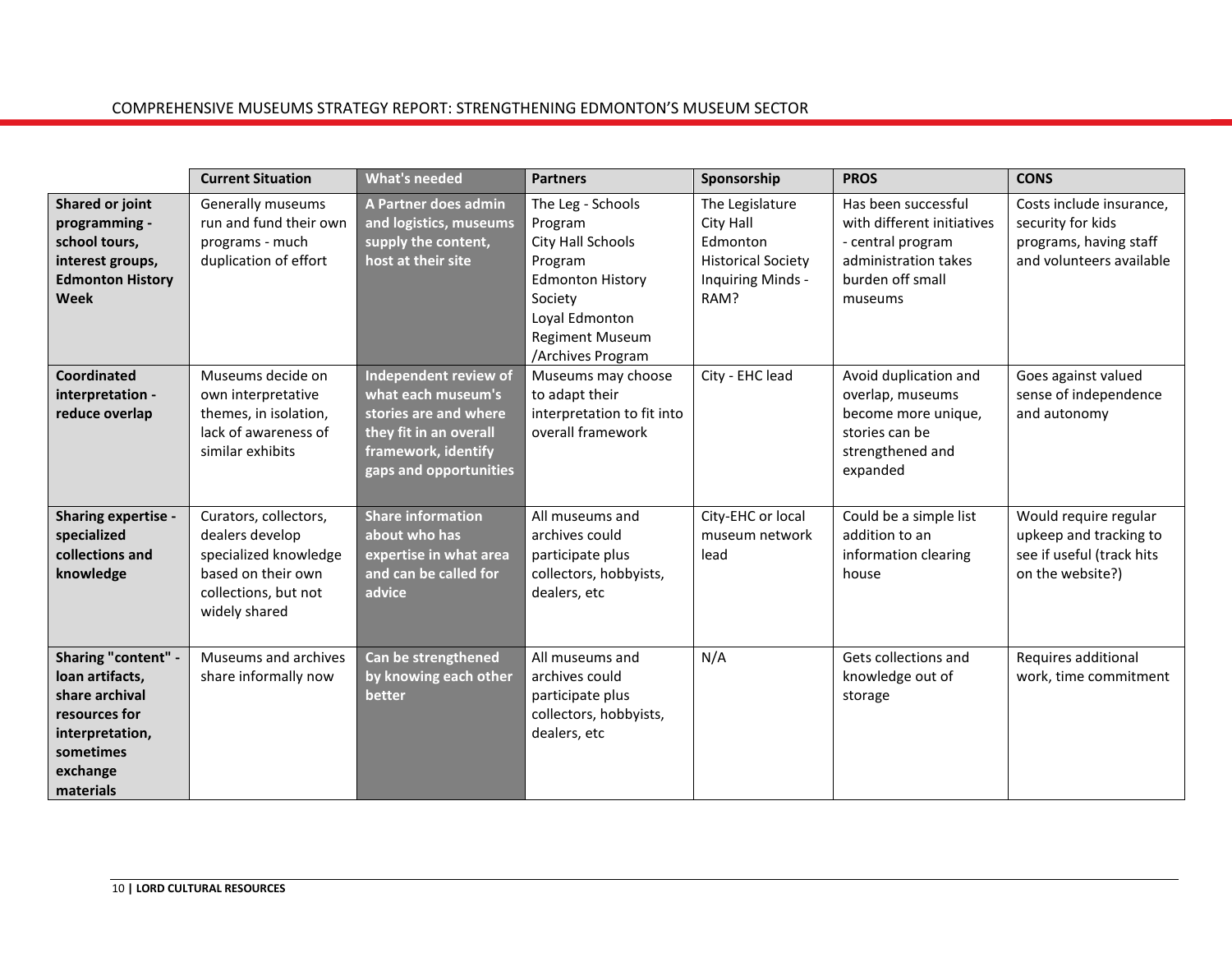|                                                 | <b>Current Situation</b>                                                          | <b>What's needed</b>                                                | <b>Partners</b>                                       | Sponsorship                                 | <b>PROS</b>                                                     | <b>CONS</b>                |
|-------------------------------------------------|-----------------------------------------------------------------------------------|---------------------------------------------------------------------|-------------------------------------------------------|---------------------------------------------|-----------------------------------------------------------------|----------------------------|
| Networks -<br>Strengthen<br>existing and create | l The one-size-fits- all<br>l network doesn't seem<br>to work - Existing          | The right "fit" needs to<br>be found for Edmonton<br>- an "Edmonton | All museums and<br>archives could<br>participate plus | City-EHC or local<br>museum network<br>lead | Regular gatherings of<br>"everyone in the same<br>room" promote | Another time<br>commitment |
| new ones                                        | includes regional,<br>Francophone,<br>Ukrainian, educators,<br>specialized groups | Museums Network" as<br>an umbrella?                                 | collectors, hobbyists,<br>dealers, etc                |                                             | collegiality                                                    |                            |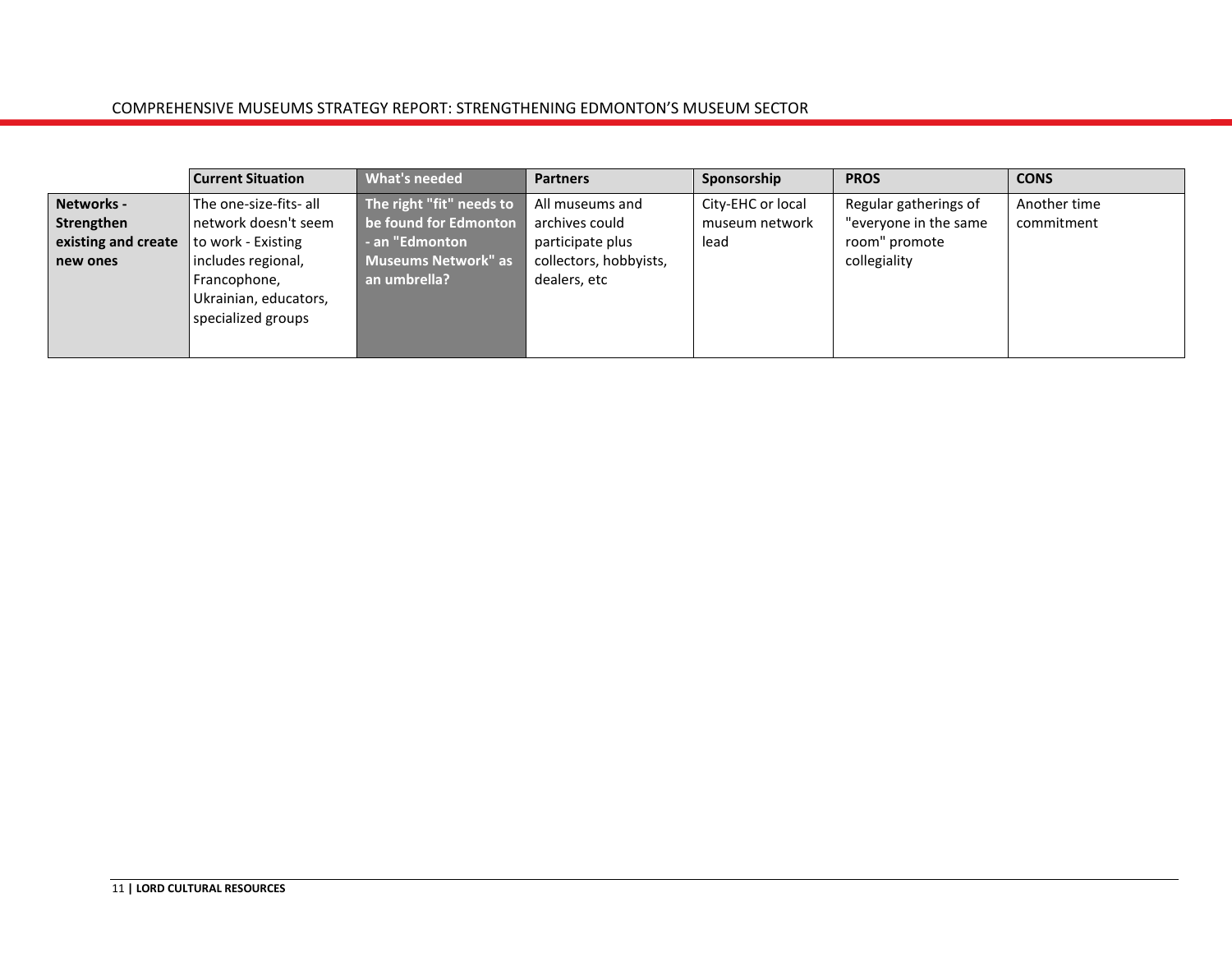## <span id="page-15-0"></span>**2.2 Individual Interviews**

Our interview process considered museum needs and potential strategies for meeting such needs. The main themes that emerged from the consultations include the following. Many of the workshop results were echoed in the individual interviews; overall results were reasonably consistent.

**Need for a unified voice:** The museums tend to work and speak in isolation. This is not unusual, but interviewees believed that the sector's needs could be better heard or understood if the museums spoke with a more unified voice.

**Need to recognize that they are part of a larger story:** The museums tend to be immersed in their particular subject matters and need to be more cognizant of where their stories "fit" in telling the larger Edmonton story (and in some cases, the larger regional story).

**Needs to be a central organization to provide the "glue" to hold the museum sector together:** Some interviewees noted that the museums emerged out of individual or group passions for particular subject matter and that they naturally have evolved according to their own interests. But, in order to advance the sector, some organization that provides coordination, encourages cooperation and in some sense provides representation is required.

#### **Better inter-museum communication and openness:**

Because the museums tend to operate as individuals within a certain jurisdiction, there is some understandable guardedness about sharing information and communicating well with other museums in the city. Interviewees felt that issues of territoriality needed to be overcome.

**Need for greater degree of professionalization:** Levels of professionalization are uneven across the various museums – surely a situation that must be expected given that there are so many of varying size, scope and capacity. Nevertheless, lack of professionalization does have a negative impact, both for the museums themselves and of course for the visitor experience, particularly in terms of access to funding and ability to generate attendance and revenue. Solid performance measures are not typically in place.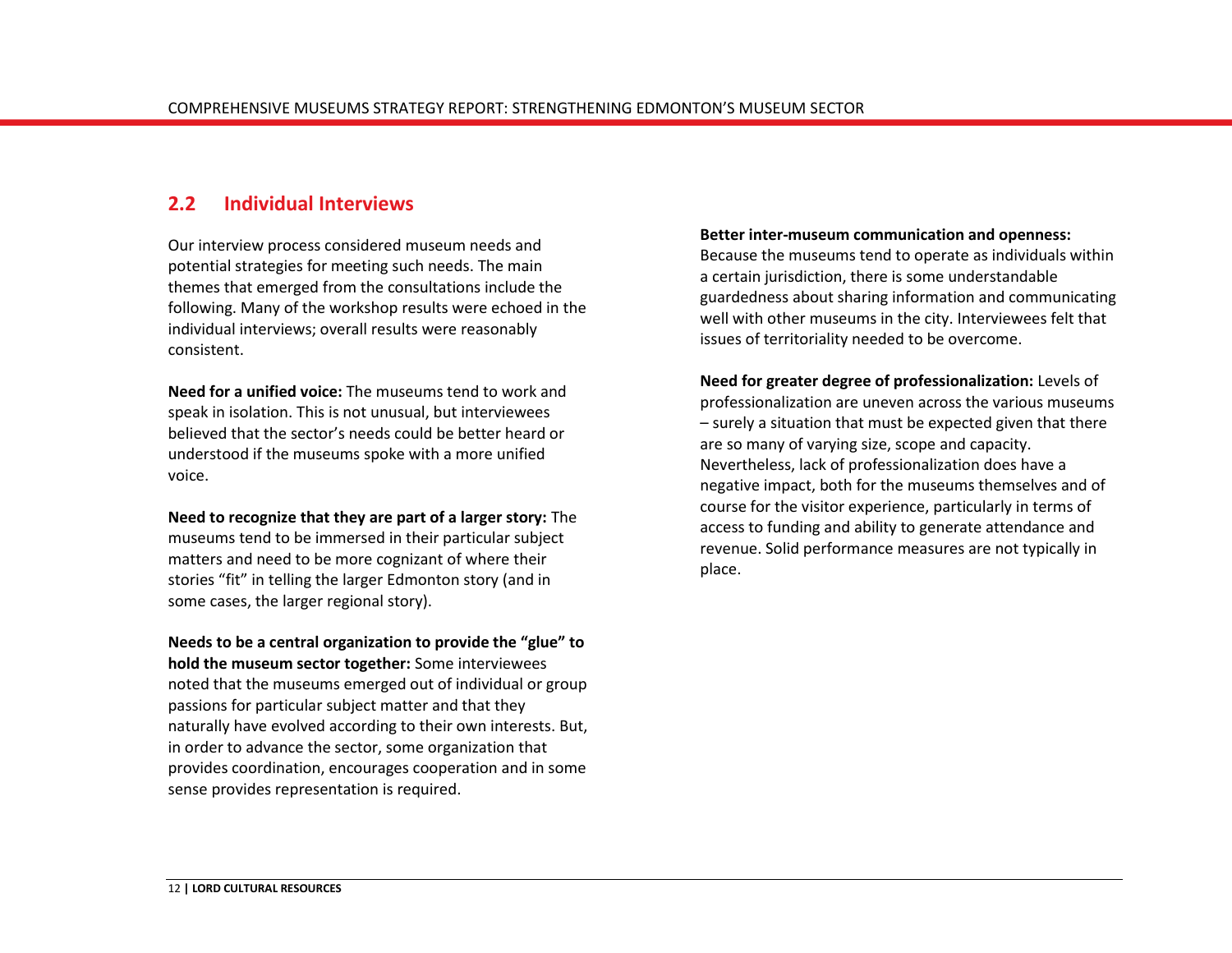### <span id="page-16-0"></span>**2.3 Summary of Consultations**

The consultations revealed that there is a wealth of opportunity for Edmonton's heritage players, whether museums, societies, collectors, or government agencies, to become partners, advocates and sponsors for an enriched heritage sector. There is also willingness and an eagerness to break down the silos and forge more cooperative and coordinated relationships and strategies for survival and success.

Results from the consultation with Edmonton and surrounding region museums brought to light a number of high level issues that beset nearly all of the museums regardless of size and longevity.

The top issues that emerged in the consultation are:

- Survival and Stability
- Silos
- Stratification
- Communication
- Image or Visibility

#### **Survival and Stability**

The issue most strongly identified by Edmonton's museums, was survival, closely followed by stability. The prime factor affecting survival and stability was lack of funding, especially stable year-to-year funding as opposed to grant funding from government which is susceptible to political whim, or from one-time-only sources which tend to fund only special projects. Some of the consequences of funding instability can be:

- Inability to fund full-time staff positions
- Insecurity of long-term facility tenure
- Inability to plan ahead for programs or build on programs
- Being unable to meet external standards of professionalism
- Programs being skewed to meet the demands of funders
- Time and energy diverted to grant applications and documentation of results.

Museum representatives expressed that being in survival mode resulted in museum boards, staff and volunteers narrowing their focus to their own site and institution and to keeping basic functions going. Looking at the big picture, interacting with other museums or colleagues, or expanding ideas could be rejected as a "luxury".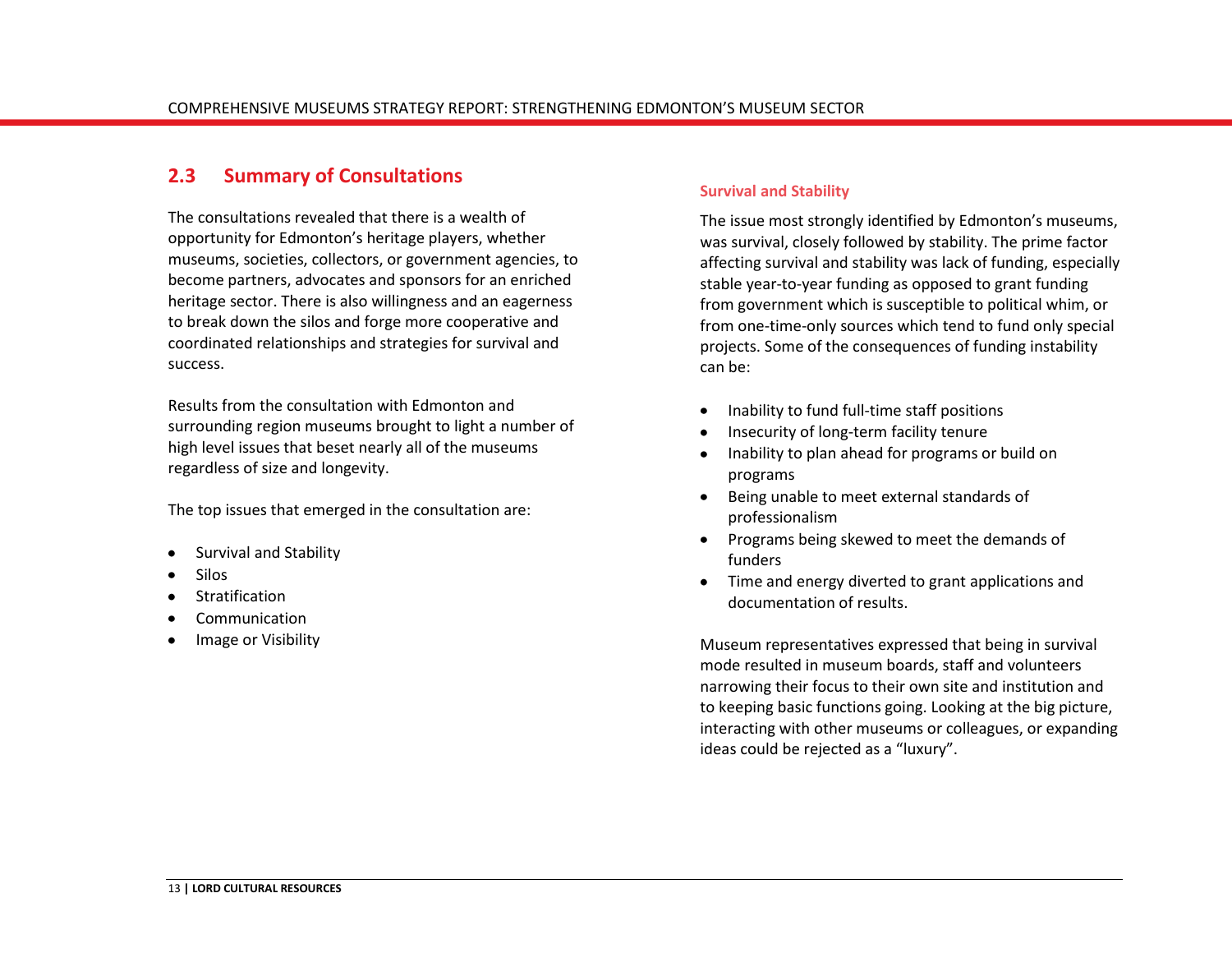#### **Silos**

The survival mentality plus the tendency to look inward tends to "siloization", so that museums connect only with museums of similar size, special interest or ethnicity. Edmonton appears to have a number of museum "silos" outside of which museums do not necessarily know their peers, and are cut off from potential sources of help and inspiration.

Some of the silos are represented by museums with similar interests or origins, which may form formal or informal networks. Networks can help break down siloization to the extent that they reach out and draw in new members – are inclusive rather than exclusive. New initiatives to do with shared programs, are also helping to break down silos and enable museums to forge new networks and alliances.

It was expressed that while museums tend to cooperate well within their "silos", there is a need for more broadbased and action-oriented networking, for example, to advocate on behalf of all Edmonton's museums.

#### **Stratification**

A prime factor of the museums sector in Edmonton is real or perceived stratification or separation according to size, stability and access to resources.

The very largest museums, including RAM, AGA, Fort Edmonton, and the University of Alberta Museums, have the most stability and greater access to resources whether from government or from private fundraising. Their size allows them to undertake lobbying and advocacy on their own behalf, and their professional staff enables them to undertake all or most museum functions in-house. Their stability and longevity also allow them to talk to other national and provincial museums, government agencies, and professional organizations at the same level.

The mid-level museums also have achieved a high degree of stability and professionalism, with permanent staff, good access to resources, and ability to speak for themselves to government and other bodies. They speak to each other and form informal networks; for example, the Ukrainian museums form their own informal network.

Small and very small museums range widely in their levels of funding stability, of location in a permanent home, access to resources, and ability to advocate. Those longest in existence have survived the learning curve and may be able to function to a good professional standard, even to have some full-time professional staffing. However, many members of this group are struggling and all experience periodic crises of survival.

#### **Communications**

A lack of vehicles for regular communications between Edmonton's museums was pointed out. Even getting to know new museum colleagues was seen as a challenge since different participants silo off to different meetings.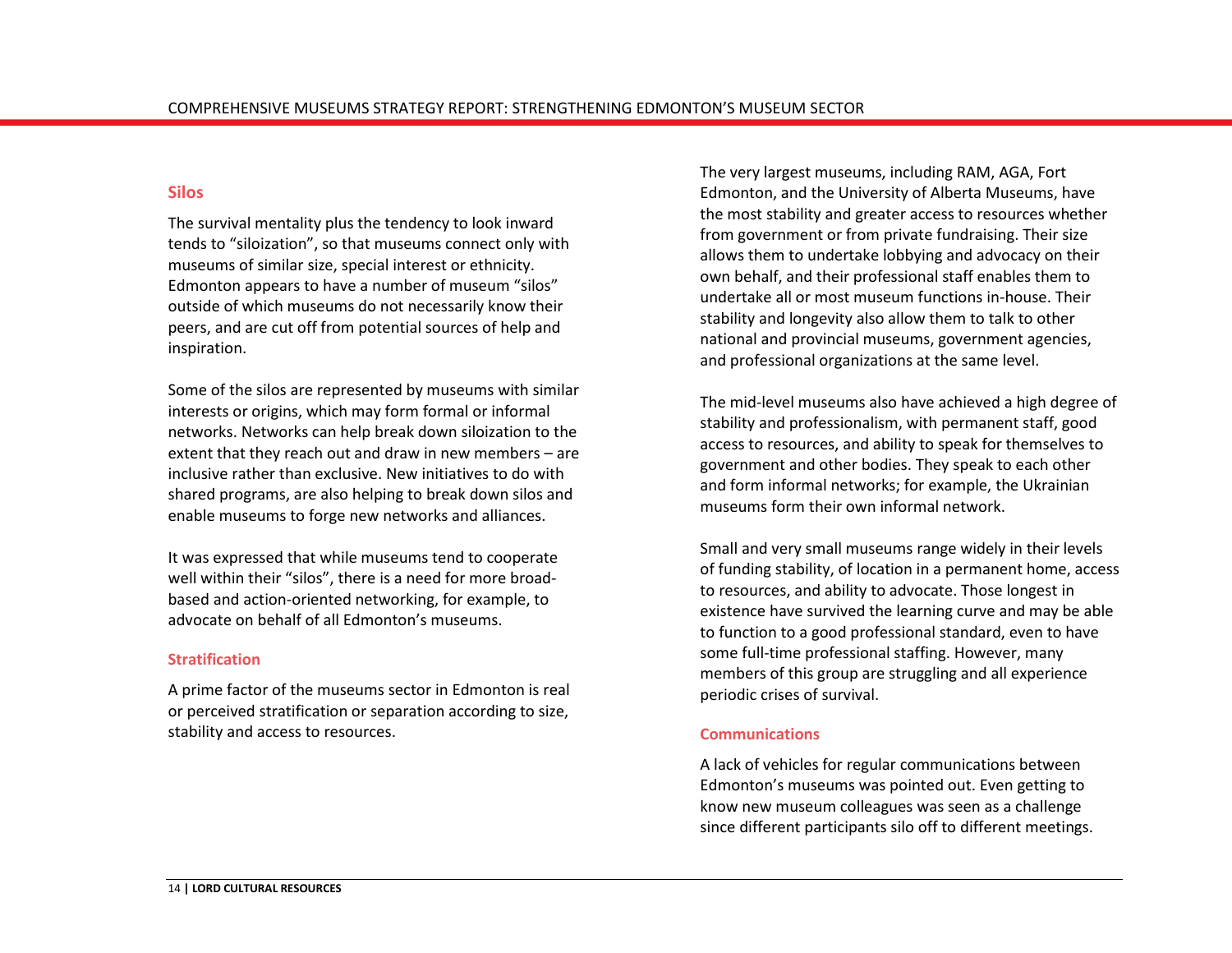Museums lack the time to look at every other museum's website or newsletter on a regular basis, leading to lack of knowledge of each other's program offerings and possible duplication or time conflicts. Suggestions such as a shared calendar, newsletter or web page, chat room or clearing house for information, were made. The types of information to be shared were wide-ranging, from collections, to specializations, professional staff skills, to upcoming programs and events. Closely linked with sharing of information was the notion of coordination, so that museums would be aware of other museums proposed yearly programming and be able to develop complementary activities.

A key aspect of communications expressed by participants is the need for formal as well as informal networking. The regional networks model that emerged via grants available some 20 years ago has not caught on in Edmonton, though a number of tries have been made; it appears that Edmonton needs a tailor-made network model to meet the needs of many and diverse members. A network that is an umbrella to smaller networks may be considered as an option that could be supported by EHC.

#### **Visibility**

The workshop results indicated that many of Edmonton's community museum leaders believe they suffer from a lack of visibility which extends to the whole heritage sector. Whatever the reasons for this perception, being "invisible" to audiences and to governments means the heritage institutions are ignored or disregarded in setting policy and budgets.

Kudos were expressed to the Edmonton and District Historical Society, Historic Festival and Doors Open Edmonton for successfully starting and sustaining Edmonton History Week which many museums and organizations take part in annually.

Branding is another aspect of visibility that is being recognized as essential to even the smallest museums – but many lack the skills and resources to do it successfully.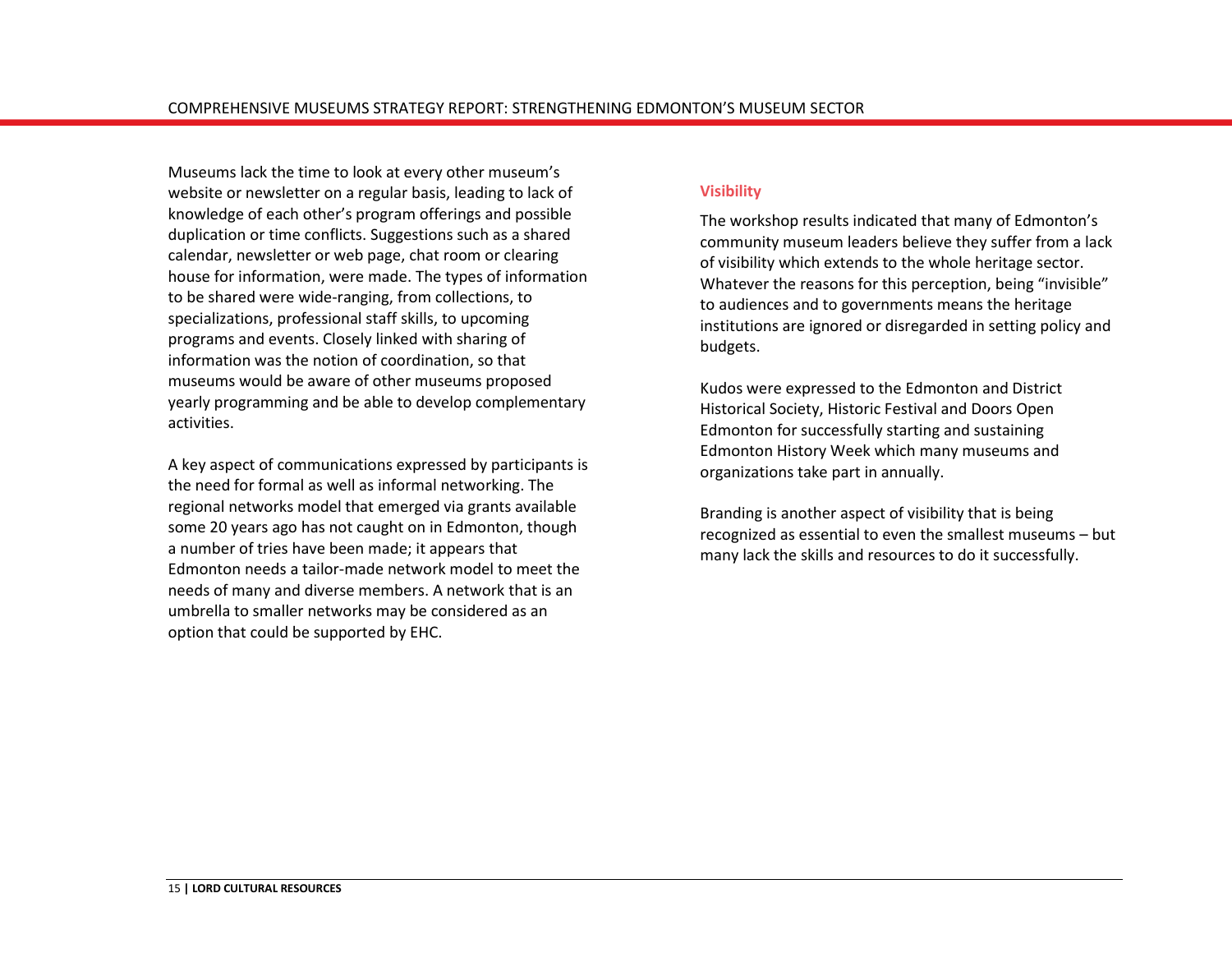## <span id="page-19-0"></span>**3. Strategic Direction, Key Initiatives and Implementation Strategy**

This chapter presents a strategy for Edmonton's museums to be led by the Edmonton Heritage Council. The chapter is divided in three main areas:

- Strategic Direction
- Key Initiatives
- <span id="page-19-1"></span>Implementation Strategy

## **3.1 Strategic Direction**

Strategically speaking, virtually all agree that the EHC should be a *support and service organization* with respect to the other museums in Edmonton: a champion, a source of expertise and advice, and facilitator for information flow, marketing and publicity both internally and externally.

The major needs as identified in the Phase 2 report (reviewed here) reinforce this broad view:

- **Coordinated Communication and Information Sharing:** This is perhaps the fundamental need. Lack of communication amongst the various museums has been documented as a key issue above. The need is for leadership in this role – a central vehicle to encourage and provide a platform for communication. Each of Edmonton's museums, archives and heritage organizations can potentially be a partner in networks, information clearing houses, shared programs, and integrated or coordinated branding and marketing strategies, but a central coordinating structure is needed.
- **Training:** This is a function of the issues around survival and sustainability as well as stratification. Many of the museums in the lower levels of the strata are unable to pay for professional staff, leading to a great imbalance in skills and human resource capacity. Training of volunteers and paid staff is very much a need of the smaller museums in the network. Training support should come through the Alberta Museums Association, while the EHC helps to coordinate and facilitate between Edmonton museums as required.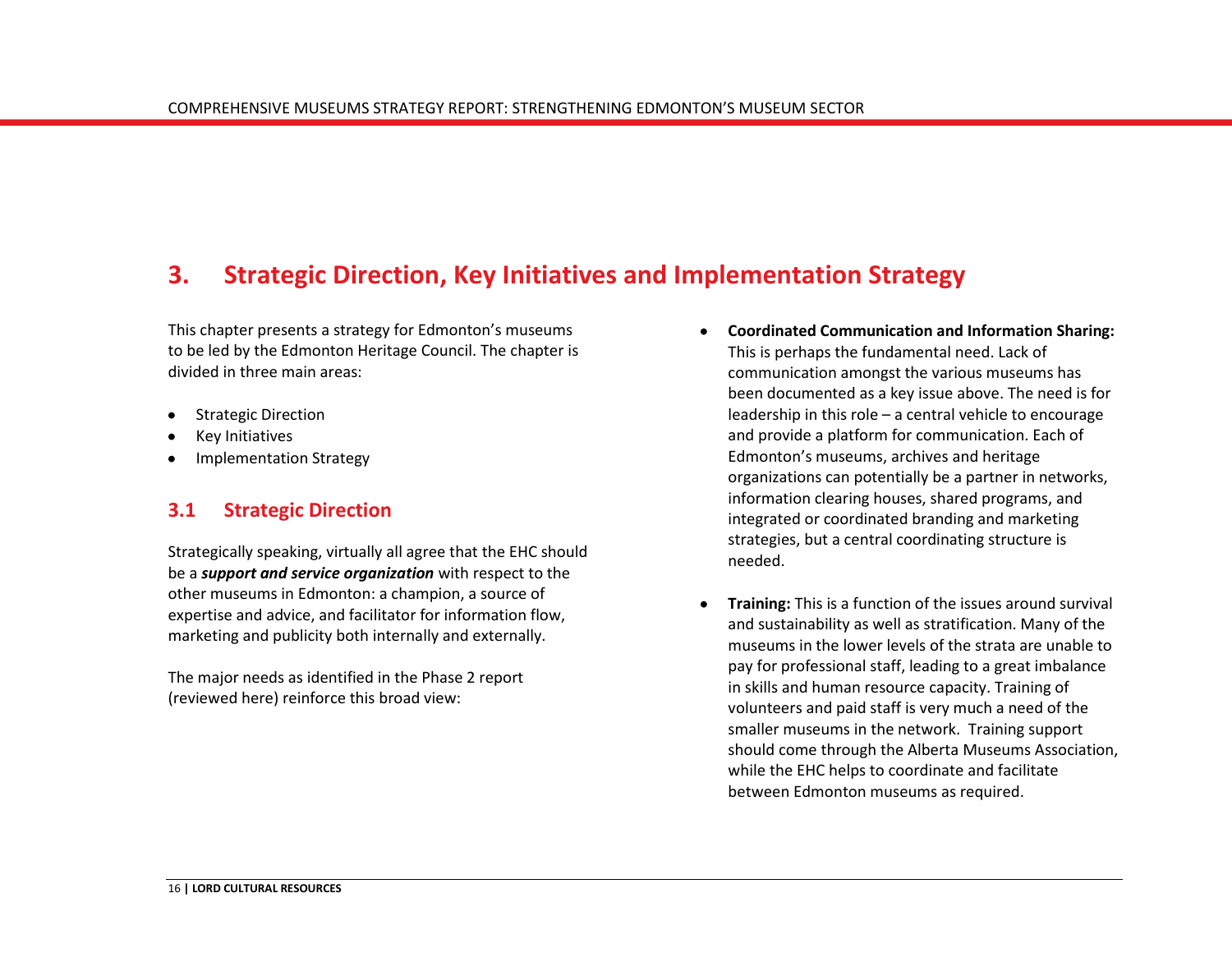- **Coordinated Interpretation:** Each of the small  $\bullet$ specialized museums in Edmonton tells a small piece of the larger Edmonton story. But, largely due to the siloed nature of many of the museums and the lack of professional staff, many of the museums do not tell their stories with reference to the larger story. An overall city-wide interpretive plan into which each of the museums could fit would encourage better interpretation as well as serve visitors better. Gaps in the Edmonton story would be identified and each museum's place in that story would become clearer, resulting in a better understanding of the city's history and heritage. Understanding the gaps would also highlight where the Heritage Council might need to focus its efforts, perhaps using the proposed City Museum as the main method of doing so.
- **A Central Support Structure:** All of the above might be included within some type of central support structure that would coordinate and assist where possible in terms of the communication, training, staffing and interpretive issues outlined above. There is room for an Edmonton network to complement the four existing regional networks that emerged in the province two decades ago. The main function could be information sharing and communication but it also could engage in advocacy with the City of Edmonton, allowing the museum community to approach the city with one voice.

*The priority for the Edmonton Heritage Council is clearly to function as a coordinator, a facilitator and a clearing house – of information, of partnerships and initiatives, and of professional development and training.* Clearly the EHC must take a leading role, although it is important that some initiatives be coordinated with, or delivered by, professional organizations such as the AMA and other local heritage institutions as well as the museums themselves, in order that all take ownership in the strategy. More on implementation (who does what) is provided in section 3.3, including ways and means of encouraging leadership at the community museums to participate – a key factor in the success of any collaborative effort. In any case it must be recognized that the interest and capacity of at least some of the community museums in the city to participate is uncertain, and it may be wise to build slowly, beginning with a committed core of participants, and expand from there.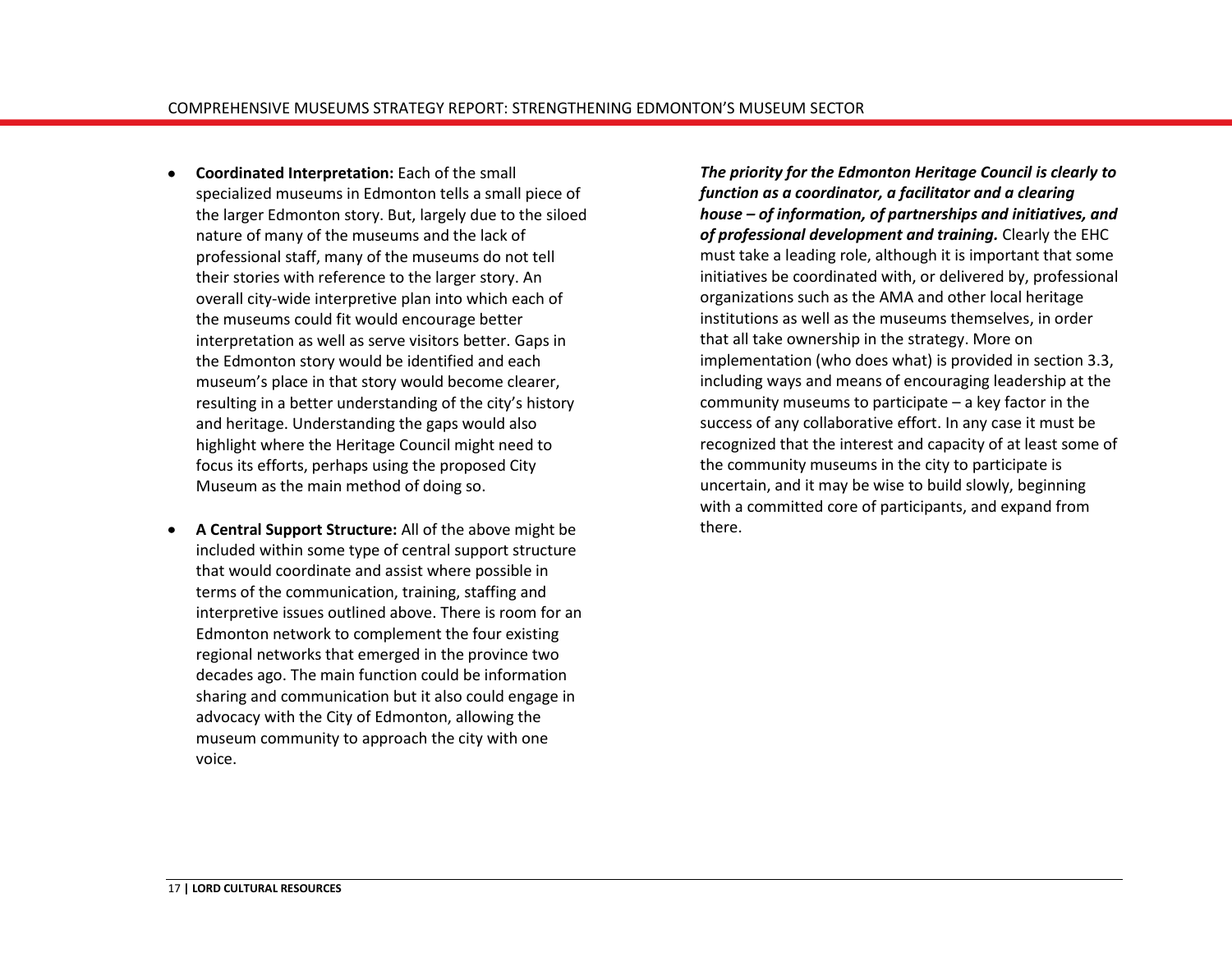## <span id="page-21-0"></span>**3.2 Strategic Initiatives**

The key initiatives that might be implemented as part of the strategy include the following, in priority order by broad service area. It should be stated that there should not necessarily be an expectation that the EHC will by itself implement all the initiatives listed here; as noted elsewhere in this report, implementing even a selection of the highestpriority initiatives is very likely to require additional staff resources (at least one full-time equivalent position). Moreover, buy-in and participation from the community museums themselves via some type of "Edmonton museum network" structure should also be considered. Issues of implementation and "who does what" are considered in section 3.3.

#### **Communications and Information**

**Priority One: Enhanced Promotion and Marketing**: The EHC and its partner organizations could, in collaboration with Edmonton Tourism, develop a unified "brand" for Edmonton's community and specialized museums as well as a set of key marketing messages. Within such a marketing plan strategies such as city museum or heritage passes as well as tickets or passes to some of the programs of the individual museums or the joint programs as suggested below could be implemented. The goal is to promote all the museums as a critical mass of attractions in the city  $-$  a "city museum" writ large, with many sites on different aspects of the city's history.

Enhanced promotion and marketing would be facilitated by initiatives such as a **single calendar of events** similar to that found on the AMA's public website for recognized museums, with information regarding the museum partners. A central source of information about temporary exhibitions, programming, festivals and events, important individual museum initiatives and other day-to-day events in the lives of the museums would go far to keep each of the currently isolated museums in better touch with happenings in other city organizations. This Calendar of Events would be available to the public and to the museums themselves.

Of course, this idea could also be applied to the many heritage events in Edmonton that are not necessarily museum-based. Important comprehensive events which could be included in the Calendar are Doors Open and the Historic Festival, both operated by the Historical Society.

**Priority Two: Awareness and Visibility:** As noted above, there appear to be significant gaps within the museum sector in Edmonton (and possibly regionally and provincially) between larger and smaller museums, in their ability to access resources, ability to be heard by government, and consequently, in their stability and viability.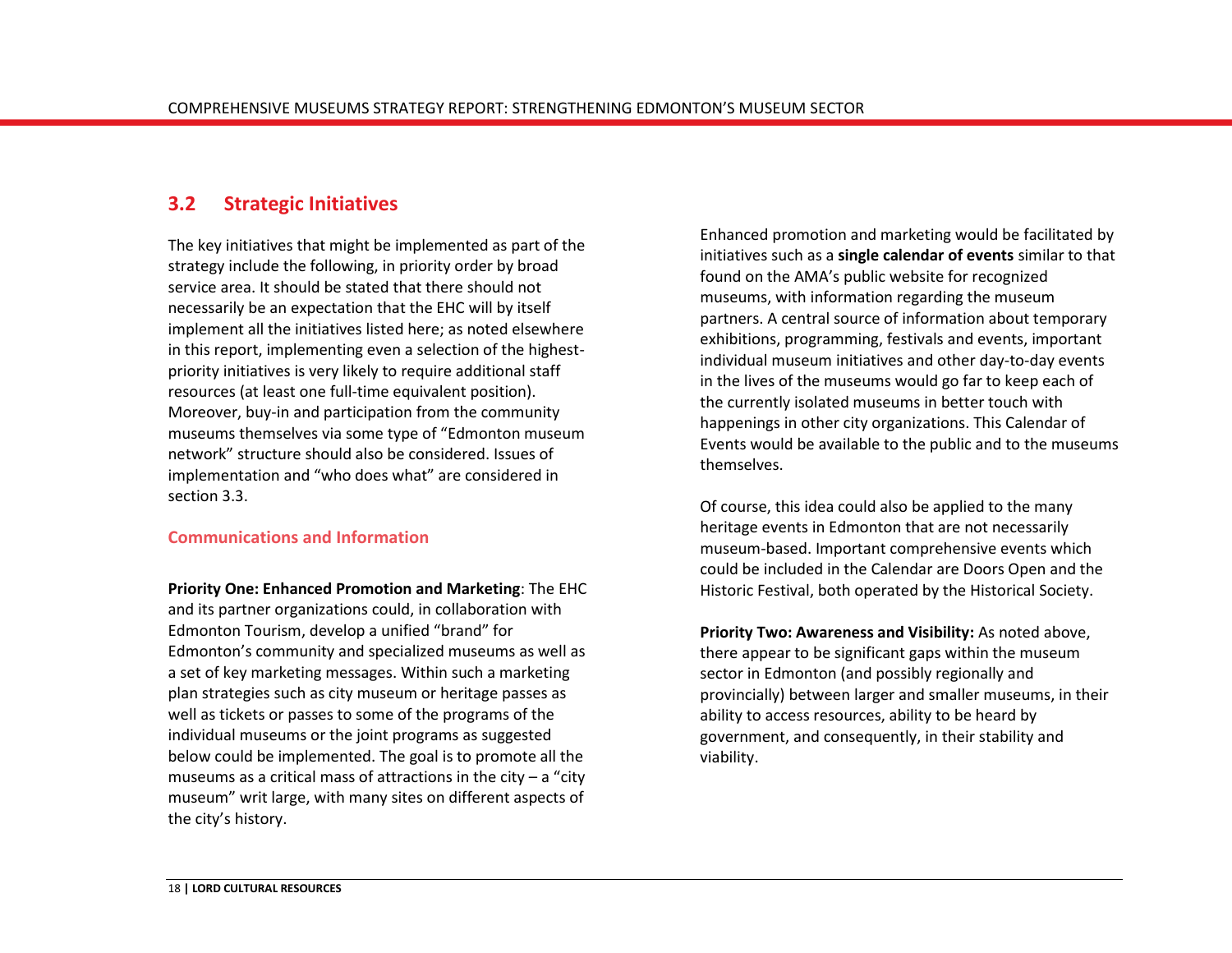There is room for the EHC and its partner organizations to facilitate one voice for the Edmonton museums. There are regional networks within the province as noted, but these do not include the large cities of Edmonton and Calgary. The EHC could lead an Edmonton division and represent key issues and needs of the Edmonton museum sector to the City of Edmonton.

**Priority Three: Liaison with the City of Edmonton:** The EHC could function as the museums' main liaison with the City of Edmonton. As an independent body with a significant funding relationship with the City, the EHC may have enough institutional independence to serve as a "mediator" between the City government and the various museums and provide a communication pipeline to the City Council and City administration, and could link individual museums with the proper person or department at City Hall.

#### **Priority Four: Edmonton Museum Sector Research and**

**Development:** For the Edmonton museums, the EHC through its coordination function could initiate statistical work and thus provide an important research function. The fruits of the research would not necessarily be made public, and would not be done for their own sake, but could be shared with the participating museums. The museums would benefit from this annual or biannual benchmarking exercise and it would assist them in setting realistic performance measure targets. But it is important that this process not be onerous to the museums, avoiding lengthy forms and other cumbersome or time-consuming processes.

#### **Interpretation, Programming and Research**

The goal of the content initiatives is for the EHC to facilitate better interpretation of the Edmonton story. These would include:

#### **Priority One: Edmonton Heritage Interpretive Plan:**

Understanding the Edmonton region as one unit is important in terms of advocacy and unity amongst the museum sector. Information-sharing and partnerships are one way to encourage this. Another is in developing a region-wide interpretive plan which encourages regional thinking.

A region-wide interpretive plan would give a sense of the much larger story of which all of the museums tell a part. It would encourage an understanding of each one's place in the larger whole.

The plan would proceed like any museum interpretive plan – it would identify the main themes and stories and storyline and a detailed thematic breakdown, but it would also evaluate each individual museum's role or place in telling that larger story and in so doing would highlight the gaps. Areas requiring priority attention – those aspects of the story that are not being told – would appear, as would a clearer idea of which pieces are missing and what needs to be prioritized. The plan will provide the content basis of a number of initiatives intended to better tell Edmonton's story.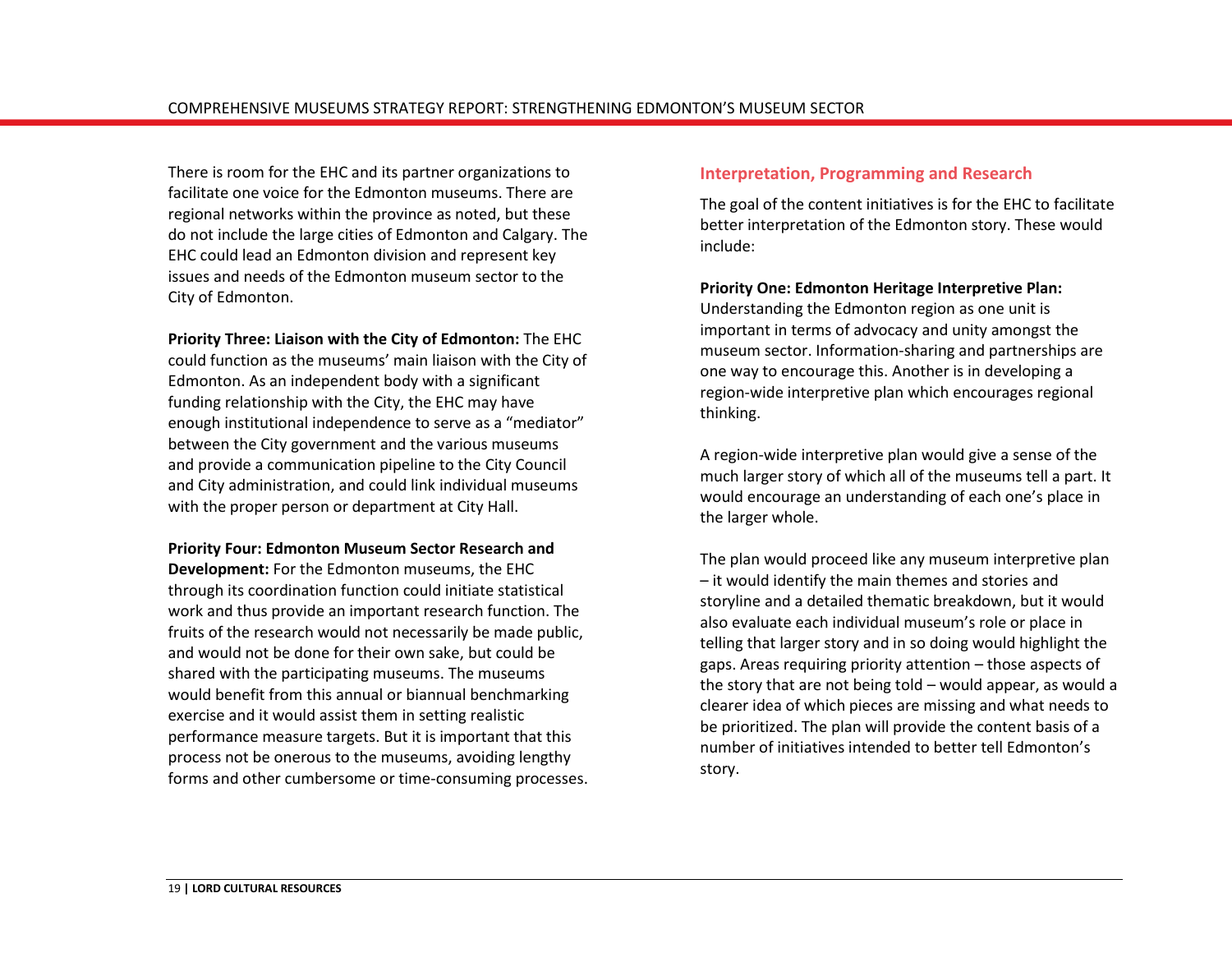It would have the additional benefit of further defining the interpretive role for a central City museum if that plan is to be implemented, and indeed the City Museum's interpretive planning could very well be made part of this larger process.

**Priority Two: Facilitation of Centralized or Joint Programs:**  Under the leadership of the EHC, the museums could develop centralized programming to help knit the sector together and encourage cross-collaboration within a network organization. A few examples of the types of programs that could be instituted include:

- **Central Tour and Program Booking:** Working with appropriate organizations (as might emerge through this process), EHC could help support the development of museum tours and programs for interested groups or individuals. EHC would work with Tourism Edmonton and the school districts in particular to match the needs of each of these market segments with the appropriate museums. This is more of a service to potential visitors but it does go hand-in-hand with the single calendar idea and it does have benefit for the museums in terms of funneling more visitors to them than might otherwise be the case.
- **Themed Museum Tours:** Associated with the central  $\bullet$ booking idea is the idea of themed museum tours that would be created and delivered in collaboration with staff or volunteers at the relevant museums. For example, an Edmonton sports tour or an Edmonton transportation tour could be developed. Perhaps the

itineraries would not necessarily be strictly confined to the museums only (the sports tour might include a visit to Commonwealth Stadium or the Rexall Place) but museums would be an integral part.

- **Collections Sharing and Loan Program:** Most museums cannot hope to display more than a small percentage of their collections. The EHC could facilitate a collections sharing program whereby objects from one museum could be displayed in another, either as part of an exhibition or as part of a small display featuring items from one or more of the other museums in the city (see below). The EHC could also facilitate loans of City of Edmonton collections currently in storage at the Artifact Centre to other museums.
- **"Treasures From Edmonton's Museums" Travelling Display:** The EHC could coordinate a traveling display of some objects from a number of the city's museums that could circulate – not only amongst the various museums themselves, but perhaps in other venues as well (depending on security, climate and other museological issues affecting appropriate displays of collections). The initiative would have the effect of facilitating sharing and cooperation amongst the city's museums but would also inform visitors and residents about the wealth of museums in the city and effectively function as a form of marketing.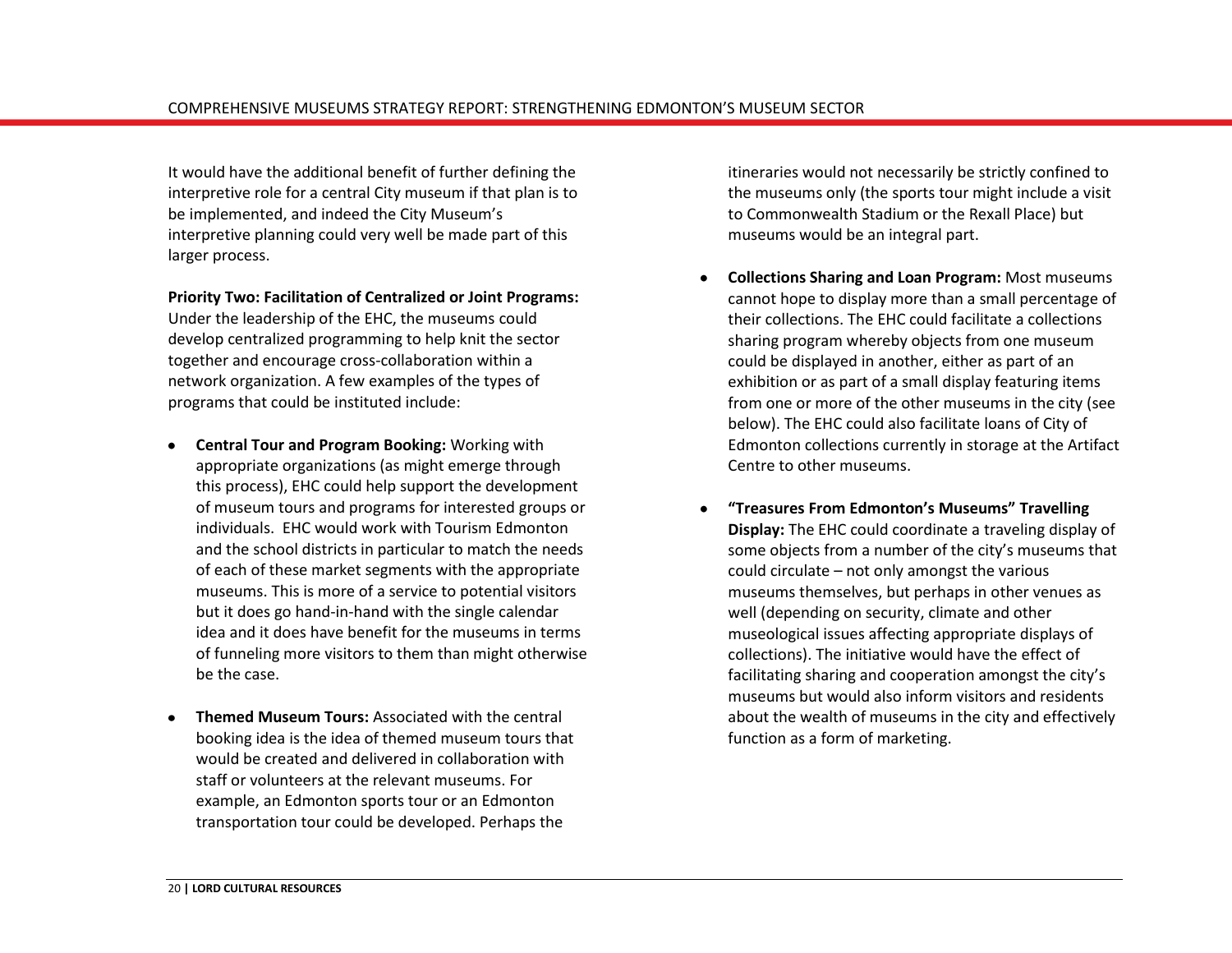**"StoryTour" App:** "Storytour" is an app connected to a global positioning system that EHC or one of its partners (under EHC supervision) could develop and offer visitors to Edmonton so that when one approaches a specific site (and museums would be included) a story or testimonial about that site would appear on the device being used. Stories would be made available on a website and where new stories may be added and the system continuously built up.

### **Initiatives Relating to Training and Professional Development**

The need to assist Edmonton's museums to achieve professional levels in standards, staffing and training must be an important part of the strategy.

#### **Priority One: Assistance in Achieving AMA "Recognized**

**Museum" Status:** Some community museums have found it difficult to meet the program's criteria – or to manage the process of meeting the requirements in order to achieve AMA "recognized museum" status. The time and skills needed to complete the requirements is seen and felt as onerous by the smaller museums.

The EHC could offer an assistance program to help smaller museums achieve Recognized Museum status, which allows access to certain AMA programs, grants and services while providing a useful designation for the museums themselves. Achieving "Recognized Museum" status is a training strategy because it opens doors to related AMA programs, and is also an indirect funding program, since it serves to connect museums with the AMA's capacity-making grant programs (i.e. grants are tied to achievement of greater professional capacity).

**Priority Two: "On-the-Ground" Mentoring:** The EHC could provide expert mentoring to museums for mounting of exhibitions, development and delivery of programs, staging of special events, and so on. Where EHC does not have the required expertise, it may function as a broker or liaison between the museums requiring mentoring or assistance and the expert mentor, keeping lists of those in the city who are willing to lend a hand.

**Priority Three: Performance Metrics:** We have mentioned performance measures earlier in this strategy with reference to EHC's information-gathering function. Implementation of performance metrics will enable museums to monitor their achievements and will provide measurable results that might be used to justify funding. Where appropriate metrics exist thanks to the AMA, EHC could provide assistance in implementing and measuring progress and in this way assist with Priority One.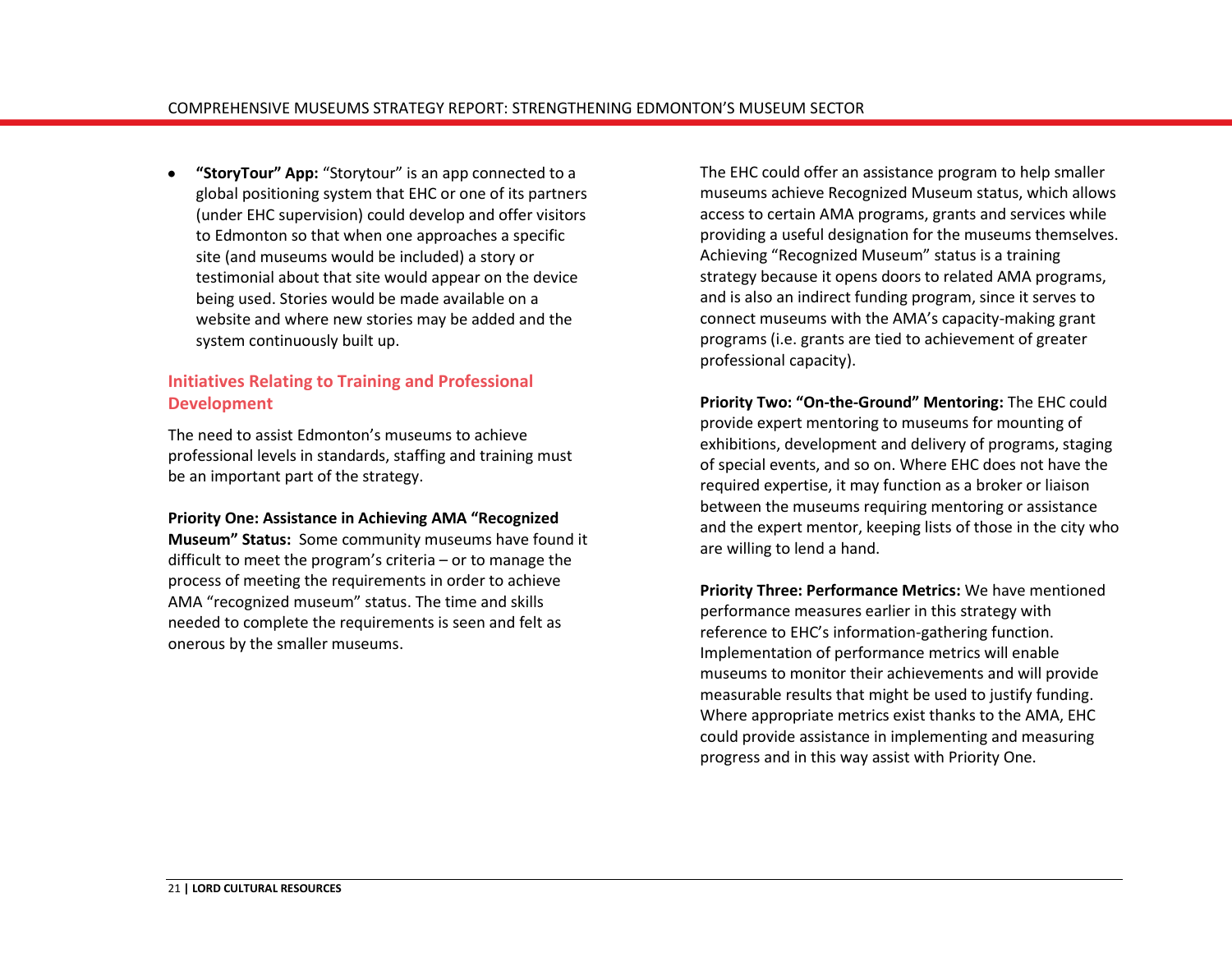## <span id="page-25-0"></span>**3.3 Key Partnerships and Implementation Strategy**

The Heritage Council will need to lead the development and implementation of the strategy and be the main facilitator and coordinator. *However the EHC cannot be asked to carry the entire load of implementation on its own. It will clearly require more resources to implement even some of these initiatives – in fact, even to ensure that the job of developing and delivering these initiatives is parceled out among the beneficiaries of the strategy.* As discussed below, at least one new staff person will be required at EHC, and possibly more depending on the number of initiatives implemented and the extent to which implementation requires EHC involvement.

As a preliminary task in implementing this strategy, we recommend that the Heritage Council work with its partners such as the Alberta Museums Association, amongst others such as Edmonton Tourism, as well as the various museums themselves, to determine the appropriate division of responsibilities for each initiative.

As a companion to this preliminary recommendation, it is also important that EHC determine its staffing availability to lead implementation. We have noted that additional resources and at least one new staff person would be needed to take charge of the strategy under the direction of the Executive Director. This staff person would be responsible at minimum for setting up regular communications and a communication network, keeping in touch with the area museums and ensuring that EHC's museums strategy – and the programs and initiatives that flow from that strategy – remain relevant to the needs of the museums. The staff person would, in short, oversee coordination of the strategy, monitoring who does what and measuring progress. *The main point is this: without additional resources, the ability of the EHC to implement even some of these initiatives will be greatly compromised.*  There are many Canadian examples of community museum advocacy bodies that are unable to make the desired impact because lack of resources limits their ability to implement initiatives and generate buy-in from museums.

#### **EHC as Coordinator of an Edmonton Museum Network**

In terms of implementation, what the initiatives point to is the EHC functioning as the coordinator of an organized museum network for Edmonton's community museums. The example of the City of Ottawa's community museum system is instructive here.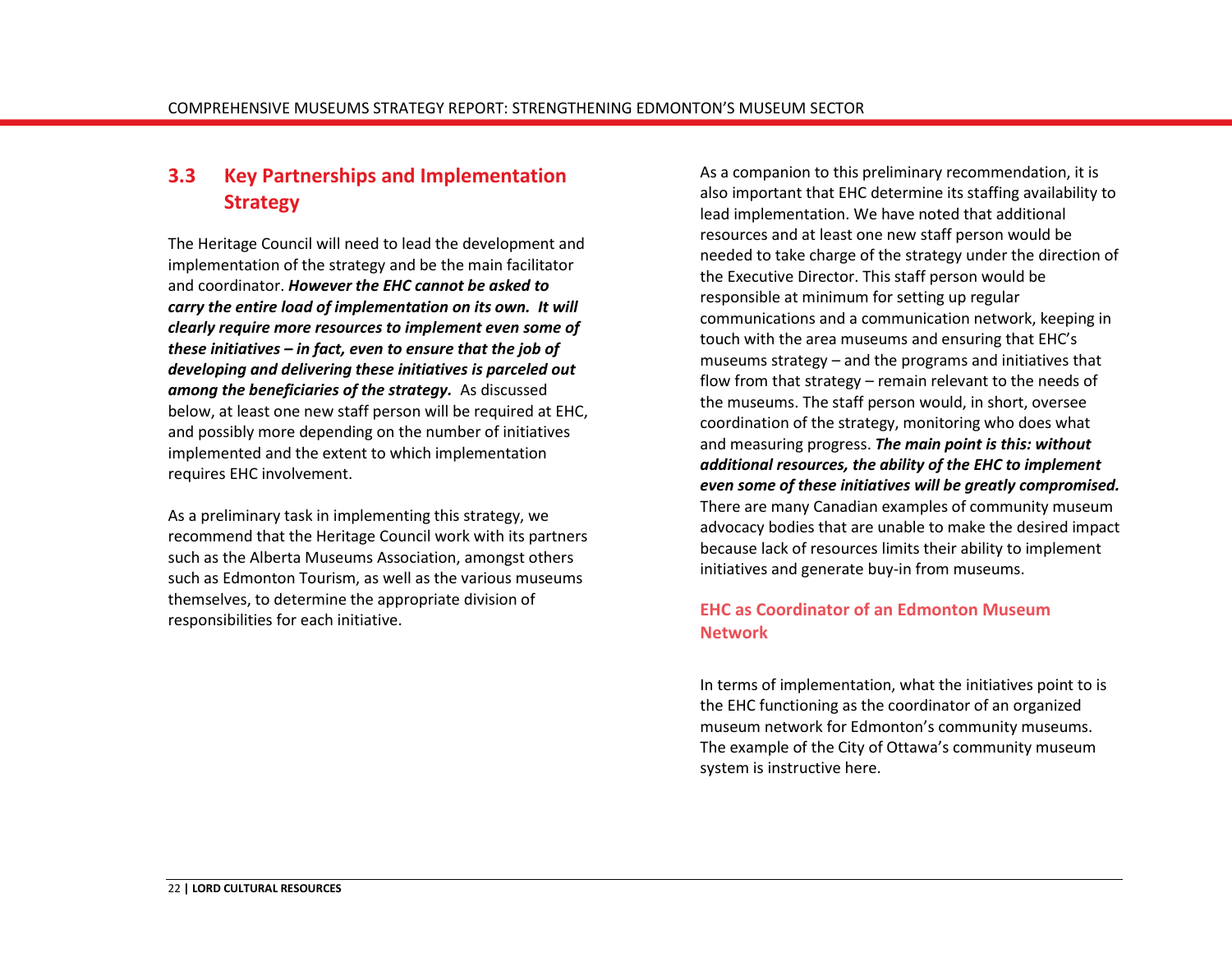The Ottawa Museum Network (OMN) was founded in 2007 and is a result of the City of Ottawa's Museum Sustainability Plan. This plan was passed by City Council in 2005 as a way of providing better support to the many small community museums that tell the Greater Ottawa story.

The City's *Museum Sustainability Plan* is the basis for the strategy and the key. As the financial support plank of the strategy, it provides the incentive for the community museums to participate in the network. The Plan recommended an additional \$2.4 million in operating investment and a \$3.9 million capital investment plan in Ottawa's local museums over the four-year term of the plan. The City of Ottawa's investments do not prohibit these museums from receiving provincial Community Museum Operating Grant (CMOG) funding.

The impact of the Sustainability Plan has been tangible:

- New staff were hired to provide curatorial,  $\bullet$ conservation, education, programming and facility management support.
- A major increase in the numbers of temporary exhibitions and programs offered by the various museums.
- Conservation work on museum collections was funded.
- Creation of "Ottawagraphy" virtual accessibility  $\bullet$ program (www.ottawagraphy.ca)

And, perhaps due to the improvements in program quality, new staff and better grant-writing, non-city revenues (earned and provincial and federal funding) for the museum sector increased by 18% from 2007 to 2008 and 8% from 2008 to 2009.

The *Ottawa Museum Network* (OMN) is an outgrowth of this plan and the second plank in the sustainability strategy - the advocacy, marketing and training component of the plan. Its main purposes are to promote and advance the interests of the ten member museums, raise awareness of the museums in Ottawa and engage residents and tourists in local heritage by telling the greater Ottawa story. Collaboration and mutual assistance are key values, among others.

*It is very important to note is that the OMN is governed by a Board that includes representatives of each of the ten member museums.* It has an Executive Director that is a staff member of the Network and not any of the museums and paid for out of the City's Sustainability Plan funds.<sup>1</sup>

*Participation of the museum directors on the Board is a requirement for them to access Museum Sustainability Plan funding – it is this that makes the system work and generates participation and buy-in.*

 $\overline{a}$ 

 $1$  For more information, see the OMN 2011 Annual Report at [http://ottawamuseumnetwork.com/uploads/documents/OMN%202011%20Annu](http://ottawamuseumnetwork.com/uploads/documents/OMN%202011%20Annual%20Report.pdf) [al%20Report.pdf](http://ottawamuseumnetwork.com/uploads/documents/OMN%202011%20Annual%20Report.pdf)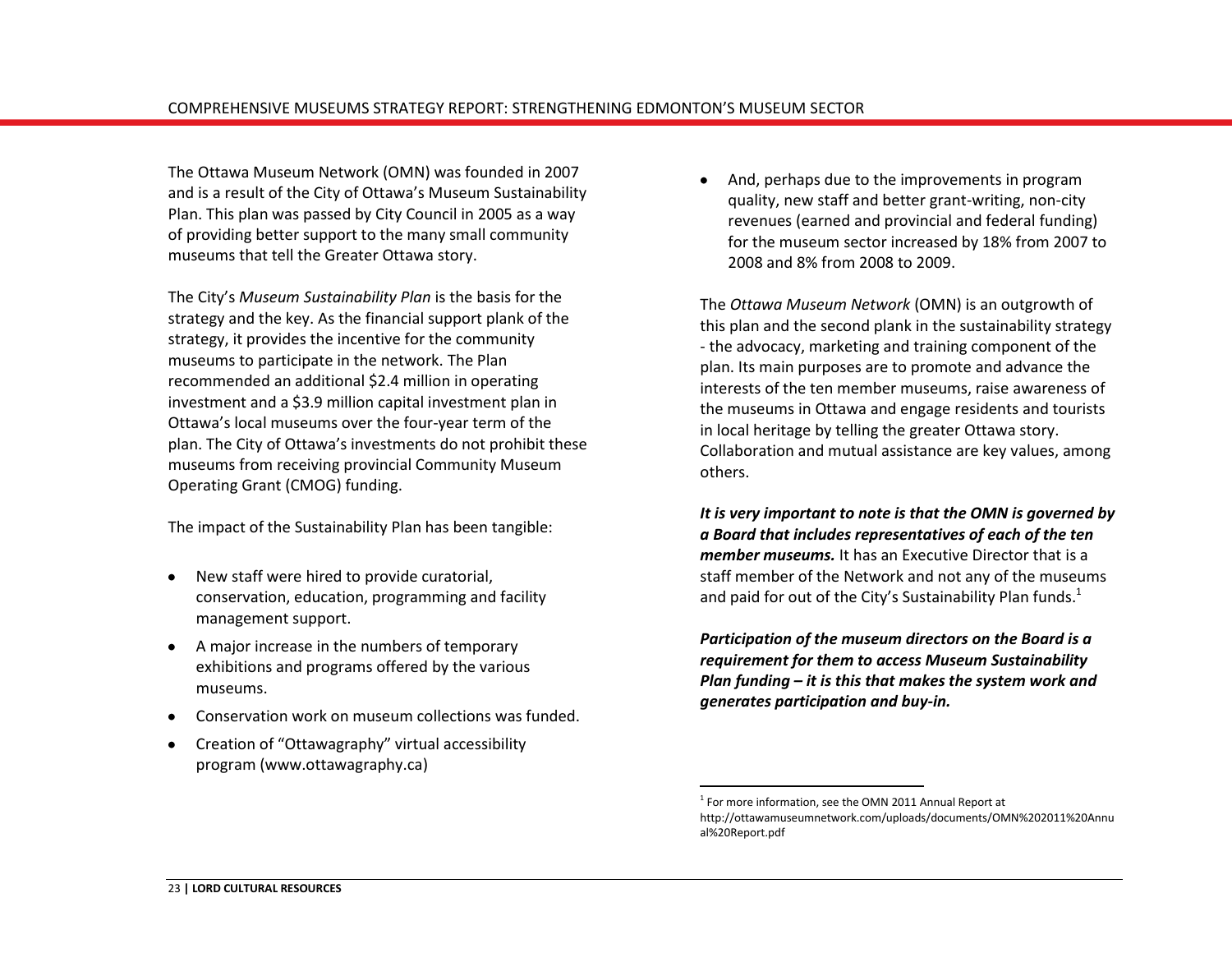Clearly a body that functions (or provides services) like the Ottawa Museum Network is needed in Edmonton; this network serves very much the same needs as have been identified as being relevant in Edmonton via this study. But in Edmonton's case there already exists a Heritage Council (such a body is lacking in Ottawa). And so the question is fundamentally institutional: is the Heritage Council the best candidate to organize a museum network, or should there be a completely new body? Can the museum network function be made a part of an expanded EHC mandate; can it be absorbed in its current structure, or should a brand new organization be created to serve the needs?

It is unlikely that the establishment of a new organization (a separate, incorporated, not-for-profit "Edmonton Museum Network" as in Ottawa) would be advisable; the EHC is the obvious candidate to coordinate the **functions** provided by the Ottawa Museum Network. *But there needs to be a mechanism to involve the museums' leaders – in Ottawa that mechanism is the Museum Network's Board and it is the key to the effective functioning of the Network – and the mechanism to get the museum Directors involved is the funding from the Museum Sustainability Plan which is tied to participation.* As noted, additional support for the EHC is likely to be required if this strategy is to be at all effective.

Since a new organization with a Board seems unnecessary given the existence of the EHC, perhaps the vehicle utilized to involve various museum leaders could be something like an advisory council or standing committee (as opposed to a Board, which is the case in Ottawa). This group would be the main tool for the implementation of the strategy – since strategies, initiatives and tasks and assignments for implementation could be discussed and agreed by the various representatives as appropriate, ensuring that the EHC is not left with the load of implementation (and ensuring buy-in from the museums).

To further clarify roles and responsibilities, it might be useful to consider the mission and mandate of EHC:

*…to provide a forum for analyzing, discussing and sharing heritage issues in Edmonton, advocate for a vibrant heritage community and heritage programs that benefit all Edmontonians, unify Edmonton's heritage community and give it a voice, promote the awareness and development of effective, informed and recognized heritage principles and practices.*

Initiatives obviously need to be undertaken within this mandate, but clearly the mandate gives the Heritage Council scope to serve the Edmonton museum sector in terms of the needs outlined, and provide the kinds of service that the Ottawa Museum Network provides (although the EHC mandate is admittedly broader). The key words are "forum", "advocate", "unify" and "promote" ("promote" in this case may mean "promotion of professionalism" as well as "promotion of heritage and museum interests" and "marketing"). In any case the mandate is currently wide enough to permit the EHC to function as the coordinator of a museum network and some sort of related body to involve the museums' leaders, which is crucial to success.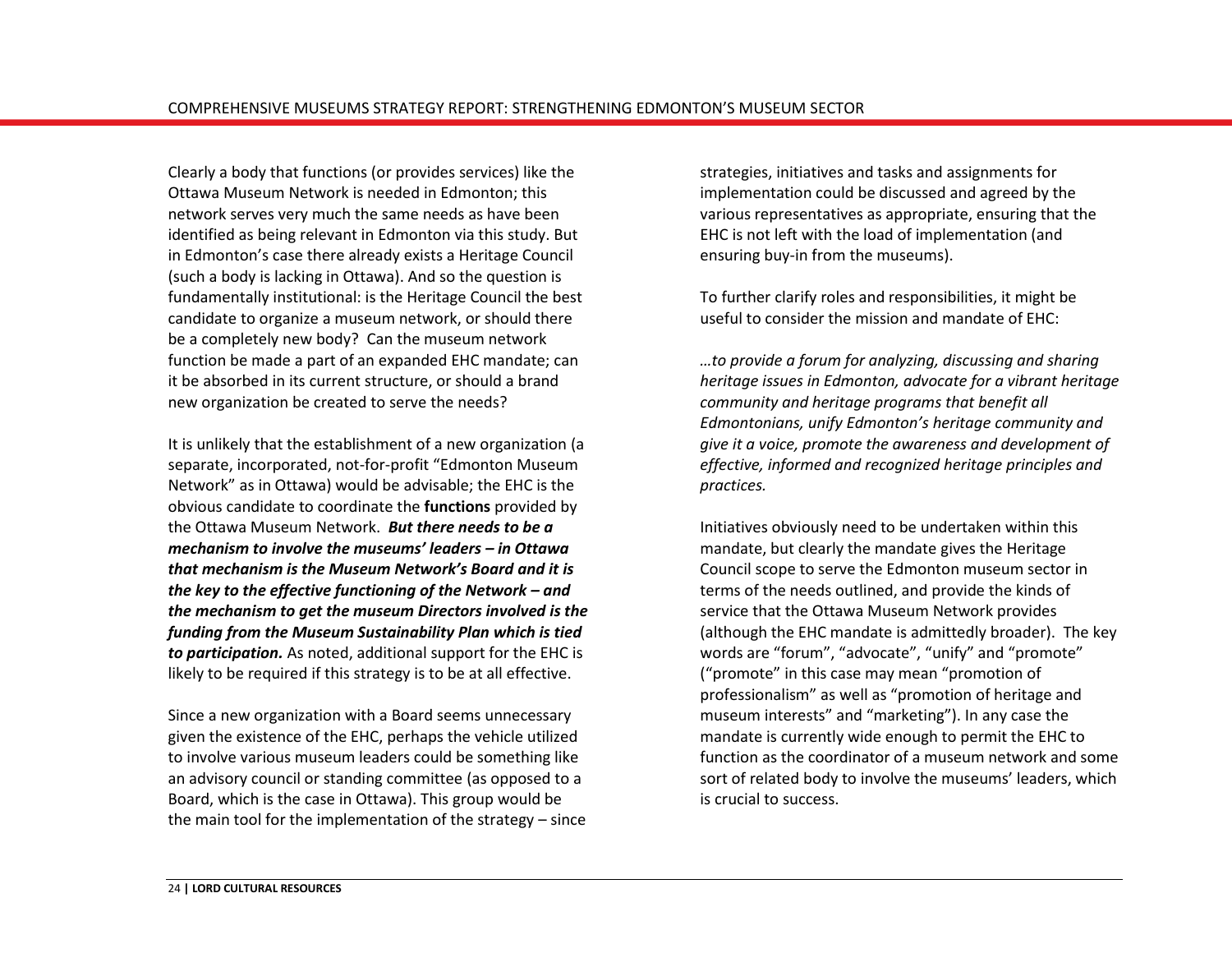#### **Other Key Implementation Partners**

While Edmonton's museums would certainly benefit if the EHC can serve as a central support structure, it would be useful to explore the potential roles of other overarching heritage organizations in Edmonton that play roles similar to that of EHC: the Alberta Museums Association and the Edmonton Historical Society, as a community partner, as well as Edmonton Tourism:

- **Alberta Museums Association Vision Statement:** "*The Alberta Museums Association is a leader and catalyst for dynamic connections among museums and communities."*
- **Edmonton Historical Society Mission Statement:** *"To promote and preserve the history of Edmonton and the surrounding district."*

While the AMA should also play a role as the EHC's partner in the effort to serve Edmonton's museums, its mandate is obviously province-wide and the EHC's activities in coordinating, facilitating and informing could actually be seen as assistance to the AMA in achieving its vision.

With regard to the Edmonton Historical Society, they can be a community partner in the effort to "promote" heritage and history along with the EHC and while historical societies are typically more interested in preservation of the subject matter and the content, in this case the **promotional aspect** of their mandate means that they be considered as part of any strategy to meet Edmonton museums' needs as identified via this process. The Historical Society may also be important in the **programmatic** and **educational**  initiatives, advising on content and assisting with construction of themed tours, educational programs and the like. Both the AMA and the Historical Society might be represented on the advisory council.

**Edmonton Tourism** "creates, implements, and evaluates tourism marketing initiatives for Greater Edmonton, working in conjunction with both public and private tourism industry partners". The organization has several major initiatives, but the most relevant may be the operation of [two visitor centres,](http://www.edmonton.com/for-visitors/visitor-guide-information.aspx) one of which is downtown and the other of which is seasonally operated at the airport. The EHC's promotional efforts on behalf of the city's museums should be done in partnership with Edmonton Tourism, including publicizing the StoryTour app, the themed tours or any number of joint program initiatives as outlined in the previous section, as well as the marketing and promotion initiatives also as noted above.

There are certainly other partners that will be important to the implementation of this strategy – the Edmonton Arts Council, the Alberta Craft Council, and many others.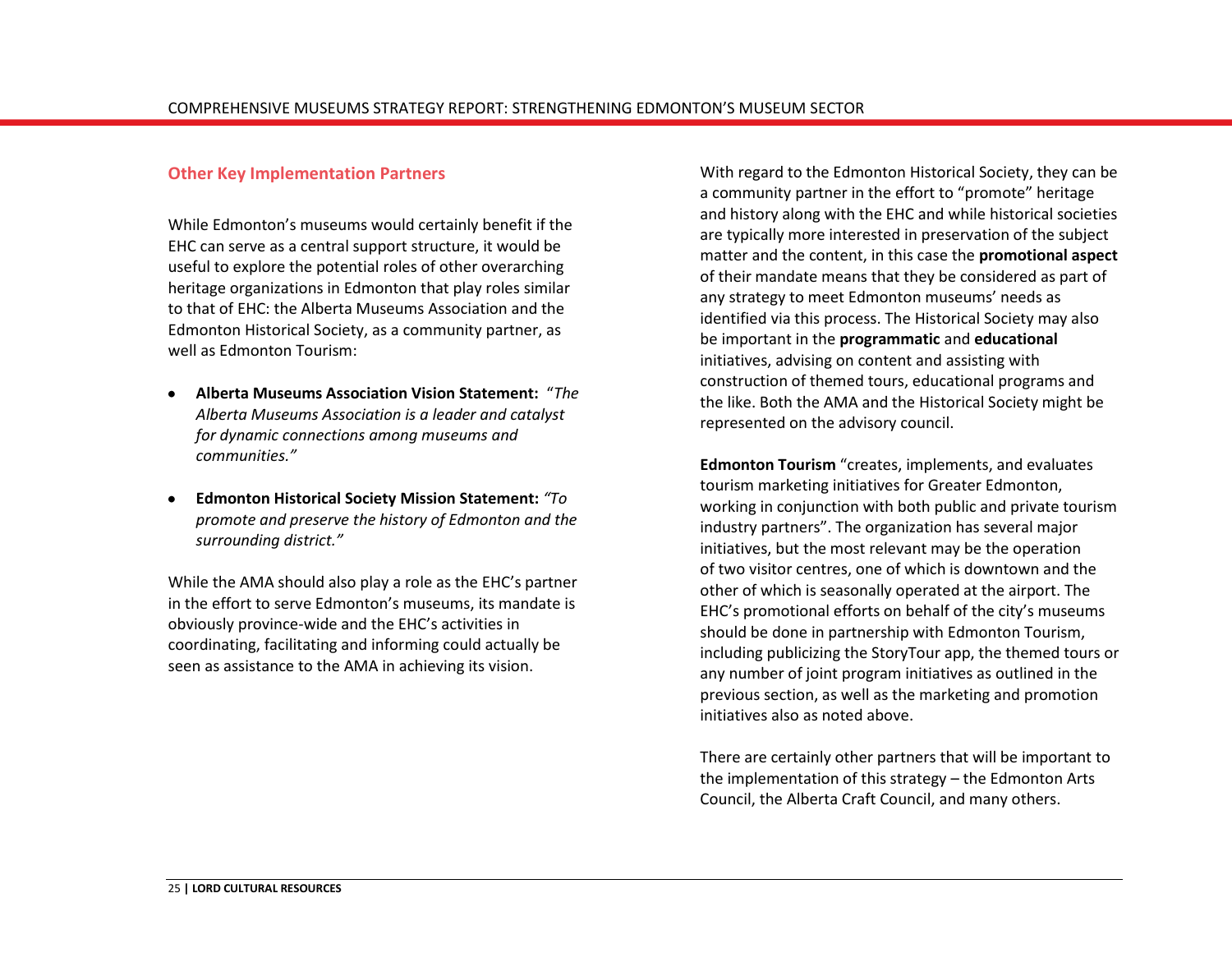## <span id="page-29-0"></span>**3.4 Implementation Plan – Key Steps**

The table below provides key steps for the implementation of this plan going forward. The bulk of the implementation is expected to occur in 2013.

| is expected to occur in 2013.                                                   |    |     |      |    |
|---------------------------------------------------------------------------------|----|-----|------|----|
|                                                                                 |    |     | 2013 |    |
|                                                                                 | Ο1 | IQ2 | Q3   | Q4 |
| <b>Comprehensive Museums Strategy</b>                                           |    |     |      |    |
| Confirm initial resource requirements (staffing and program resources)          |    |     |      |    |
| Develop draft terms of reference                                                |    |     |      |    |
| Initial formation of Edmonton Museum Network involving key implementation       |    |     |      |    |
| partners/members/stakeholders                                                   |    |     |      |    |
| Confirm strategic direction, key initiatives, implementation strategy (business |    |     |      |    |
| plan, goals, objectives, roles, responsibilities, accountability)               |    |     |      |    |
| Implement steps for key initiatives according to confirmed strategy             |    |     |      |    |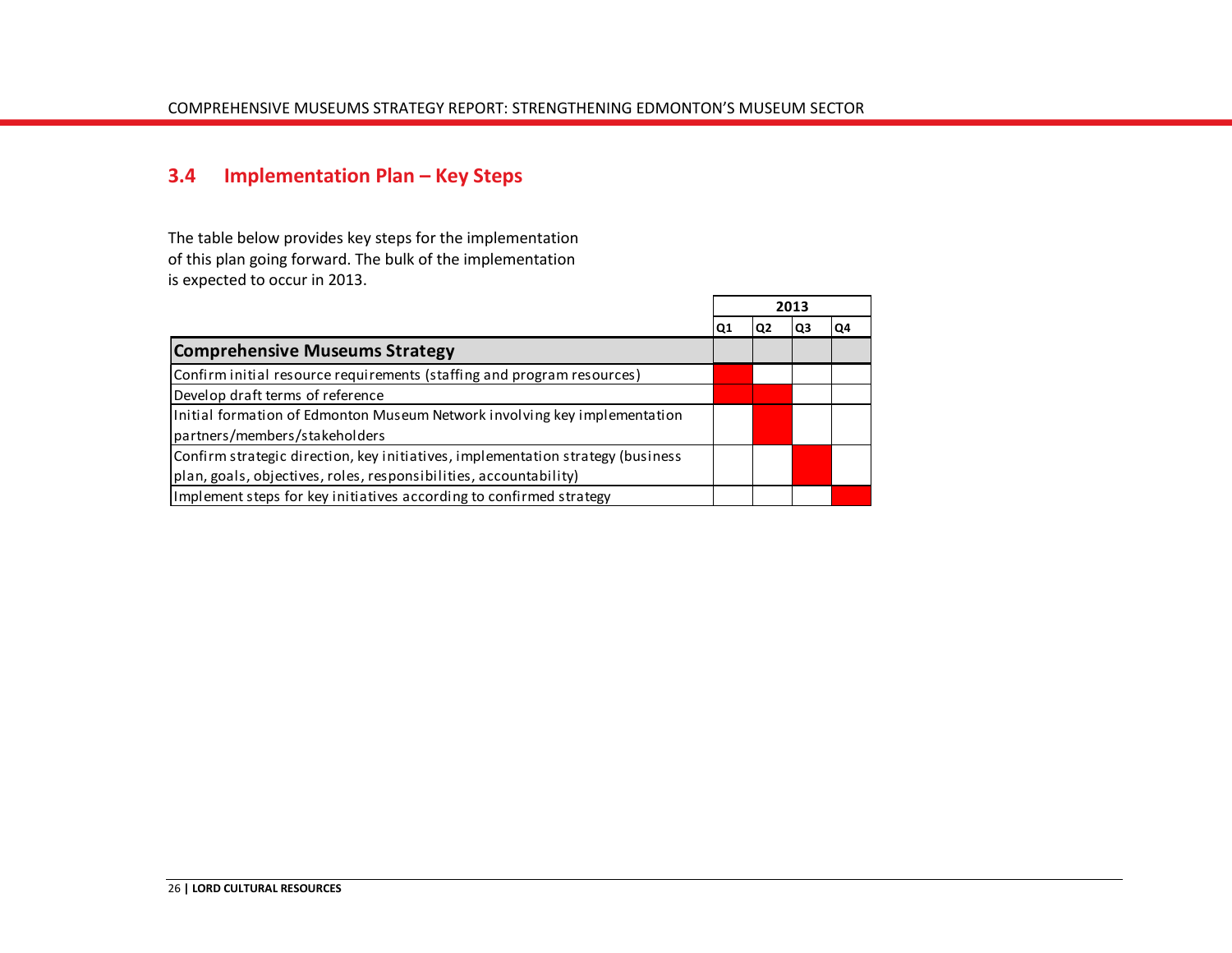## <span id="page-30-0"></span>**Appendix A: Acknowledgements**

The consultants would like to express their appreciation to all who participated in this process. Special thanks to David Ridley, Executive Director of the Edmonton Heritage Council, and Mary Jane Kreisel, also of the Heritage Council, whose assistance in organizing the work and setting up interviews was invaluable.

It is important to recognize the important role of the Steering Committee for this City Museum and Comprehensive Museums Strategy process:

- Marian Bruin, City of Edmonton
- Alexandra Hatcher, Executive Director/CEO, Alberta Museums Association
- Anne Hayward, Community member and consultant
- Kathryn Ivany, City of Edmonton Archivist
- Beverly Lemire, Professor, Department of History and Classics, University of Alberta (Committee Chair, EHC board member)
- Rhonda Norman, City of Edmonton (to February 2012)
- Terry O'Riordan, Provincial Archives of Alberta (Committee Vice-Chair, EHC board member)
- Virginia Stephen, Executive Director, Liberal Studies, University of Alberta (EHC Chair 2011-12, EHC board)

Kyla Tichkowsky, Royal Alberta Museum

In addition, we would also like to recognize the many individuals who gave their time to participate in interviews or in workshops. These include:

- Capt. (ret.) Terry Allison, Loyal Edmonton Regiment Military Museum
- **•** Eric Ambtmann, Executive Director, Edmonton Mennonite Centre for Newcomers
- Janine Andrews, Executive Director, University of Alberta Museums
- Chris Ashdown, President, Edmonton Radial Railway Society
- Frannie Blondheim, Associate Director, University of Alberta Museums
- Paul Collis, Edmonton Power Historical Foundation
- Adriana L. Davies, Ph.D., Consultant  $\bullet$
- Rick Daviss, Executive Director, Arena District Project, Sustainable Development, City of Edmonton
- Herb Dixon, President and General Manager, Alberta Railway Museum
- Joan Fitzpatrick, Supervisor of Program Services, Legislative Assembly of Alberta